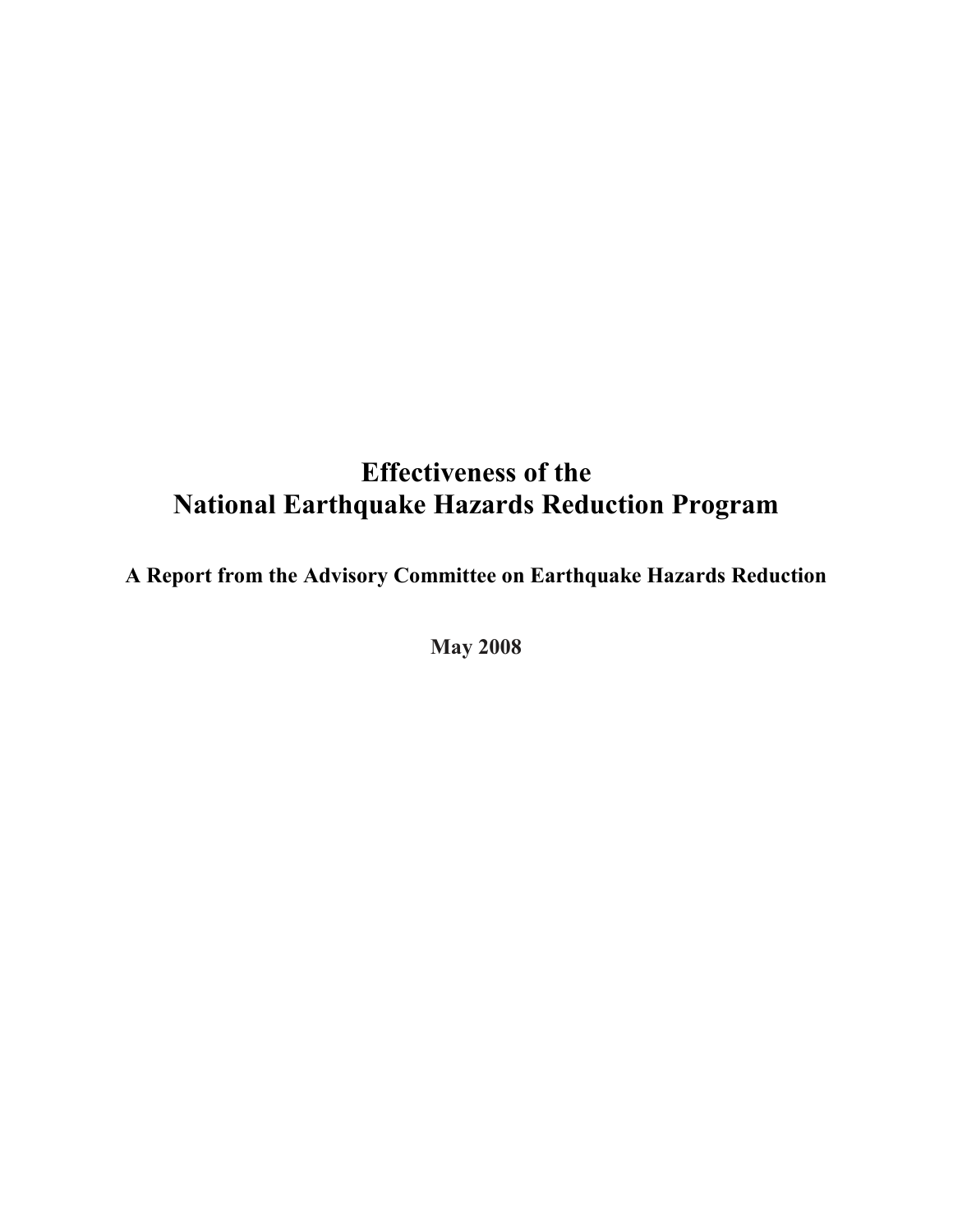## Table of Contents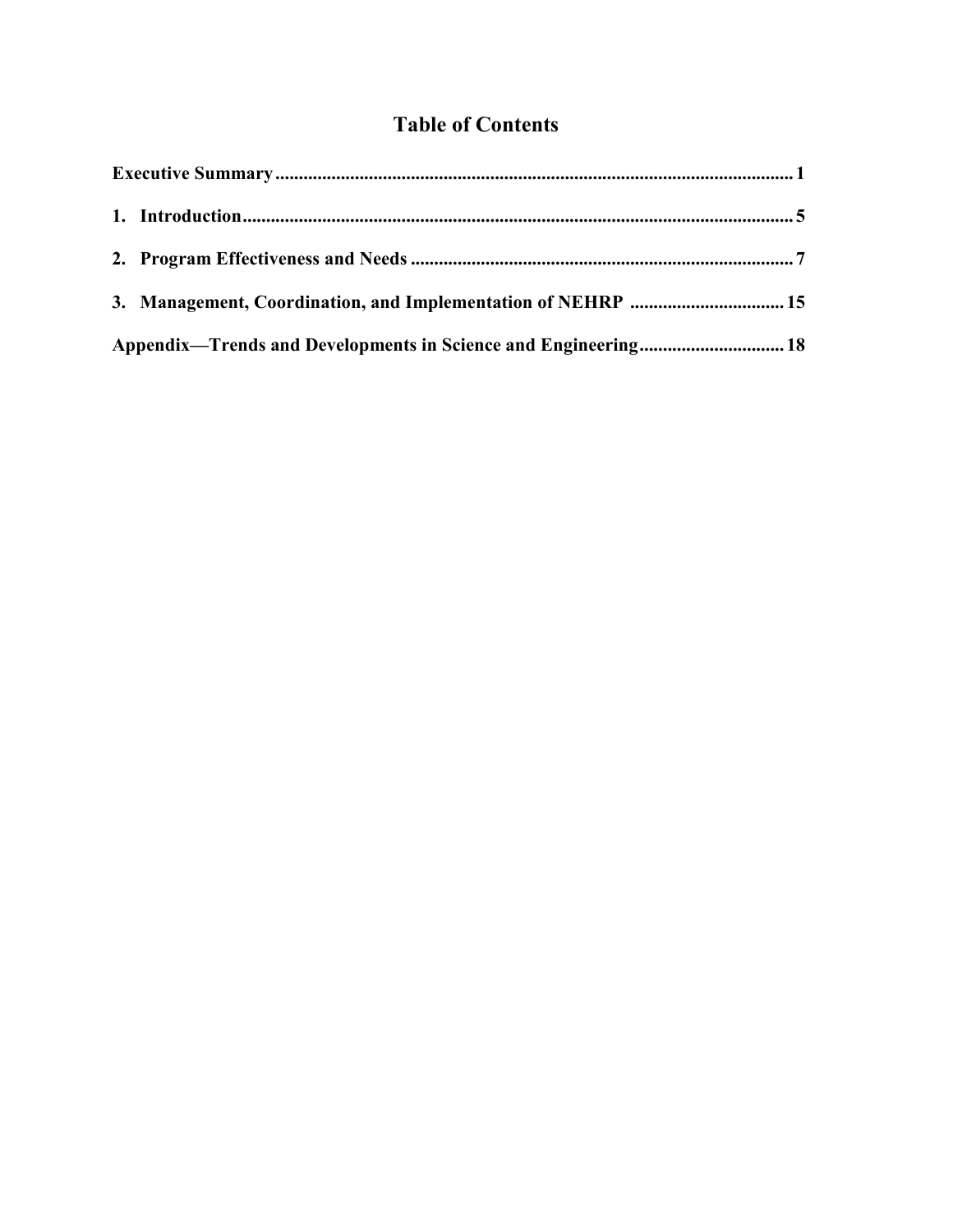## Executive Summary

The Advisory Committee on Earthquake Hazards Reduction (ACEHR) is deeply concerned about the withering of appropriated funds for the National Earthquake Hazards Reduction Program (NEHRP). At \$100 to \$125 million per year, NEHRP funding has been essentially flat or below inflation levels for the past 30 years. Appropriations have been well below authorized levels. In 2004, Congress reacted to the Nation's need and significantly increased the authorization for NEHRP. Rather than strengthening NEHRP with investments linked to authorized levels, however, the reverse has been the case. For the past 5 years, NEHRP funding for FEMA's implementation programs to help safeguard states and communities has been substantially reduced, resulting in serious negative consequences with a dramatic increase in risk.

Despite reduced funding, ACEHR finds that NEHRP has achieved significant improvements, notably in its restructuring and broader collaborative efforts, since the 2004 reauthorization. NEHRP is committed to, and has made progress toward, becoming a fully effective, collaborative, and focused program to protect the Nation against unacceptable risks from seismic hazards.

NIST, as the newly designated lead agency for NEHRP, has formed a NEHRP office with a highly regarded NEHRP director. Each of the other participating agencies—FEMA, NSF, and the USGS—has a significant role in NEHRP, with the active participation of each agency's director. The agency directors serve on the newly expanded Interagency Coordinating Committee (ICC), which now includes the Directors of the White House Office of Science and Technology Policy (OSTP) and Office of Management and Budget (OMB).

NEHRP is responsible for ensuring earthquake risk reduction opportunities are made available to vulnerable communities. This responsibility ranges from conducting basic research to transferring research results into cost-effective mitigation. The overall success of NEHRP is highly dependent on legislative and administrative support for increased funding.

To protect society against catastrophic earthquake-induced losses, NEHRP must become a well recognized national priority. Risk reduction actions must be taken at the national, state, and local levels. First and foremost, the state grant programs through FEMA must be fully funded. Currently, there is a lack of financial support to state grant programs for assisting communities, residents, and businesses in understanding their risk, sponsoring pilot projects to illustrate cost-effective mitigation, and developing effective response plans to facilitate the immediate and long-term recovery process in the aftermath of a severe earthquake.

Earth science, engineering, and social science fundamental research is critical to advancing our knowledge and should be fully supported. It is equally critical to transfer research findings into practice. Without integrative research into the political, social, and economic circumstances that motivate society to achieve community resilience,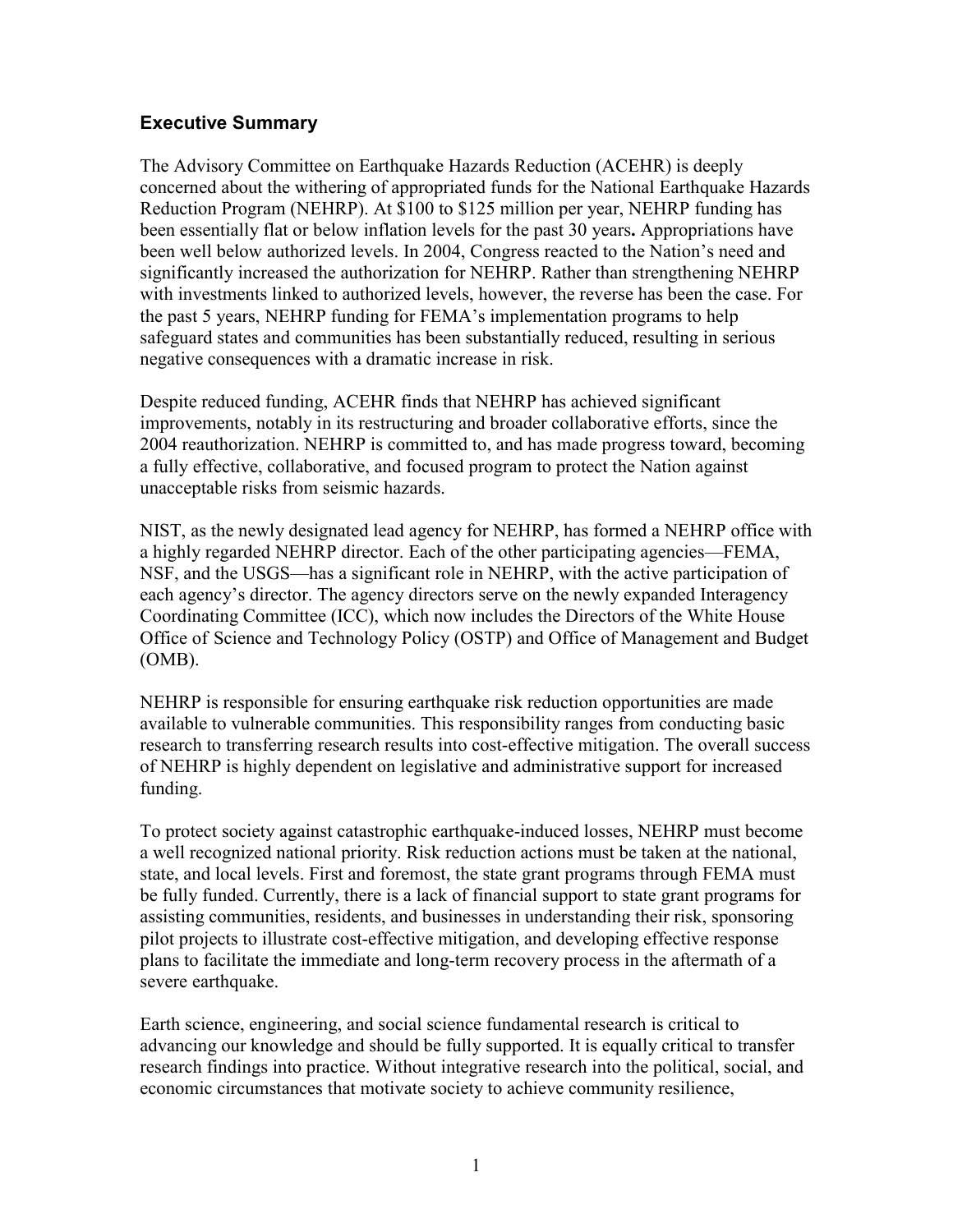implementation of proven earthquake resistant retrofit strategies will fall short. Sufficient attention is not being paid to the development of national standards for lifelines and existing buildings that will provide a resilient built environment. Strong motion recording equipment must be installed rapidly through full funding of the Advanced National Seismic System (ANSS) before the next major earthquake strikes. Through ANSS, the USGS provides critical information for emergency response, earthquake engineering, and a better understanding of the physics of earthquakes.

Key recommendations of the ACEHR are listed below by agency:

## FEMA

- Recommendation 1: Revitalize state earthquake programs and support pilot studies to characterize and mitigate unacceptable risk in communities.
- Recommendation 2: Fund FEMA at the authorized level and assure funding is dedicated to earthquake risk reduction.
- Recommendation 3: Continue to develop and maintain guideline documents that will improve the effectiveness and reduce the cost of seismic protection for lifelines, existing buildings, new buildings, and applied socioeconomic policies for cost-effective mitigation. Promote their adoption and implementation to stakeholders.

## NIST

- Recommendation 1: NIST must secure the funding to effectively carry out its role as the lead agency for NEHRP and its role in applied research and assistance in implementation of cost-effective mitigation through codes and standards.
- Recommendation 2: NIST must plan for the development of multidisciplinary expertise within its own staff and foster relationships with other public agencies and private-sector entities to accomplish the coordinated research to effectively fulfill its obligations.

## **NSF**

- **Recommendation 1**: NSF should enhance its support for multidisciplinary research related to NEHRP, which can be used as a model for reducing risks associated with other natural and human-induced hazards. In particular, there is an opportunity for the Engineering and Geosciences Directorates to partner with the Social, Behavioral, and Economic Sciences Directorate to understand the social and economic factors that promote mitigation measures.
- Recommendation 2: NSF should enhance its support for curiosity-driven basic research, which has been the foundation of many important technical discoveries. Basic research sponsored by NSF educates the next generation of engineers and scientists engaged in earthquake risk reduction. Such support is thus a means of expanding the workforce in earthquake engineering and science.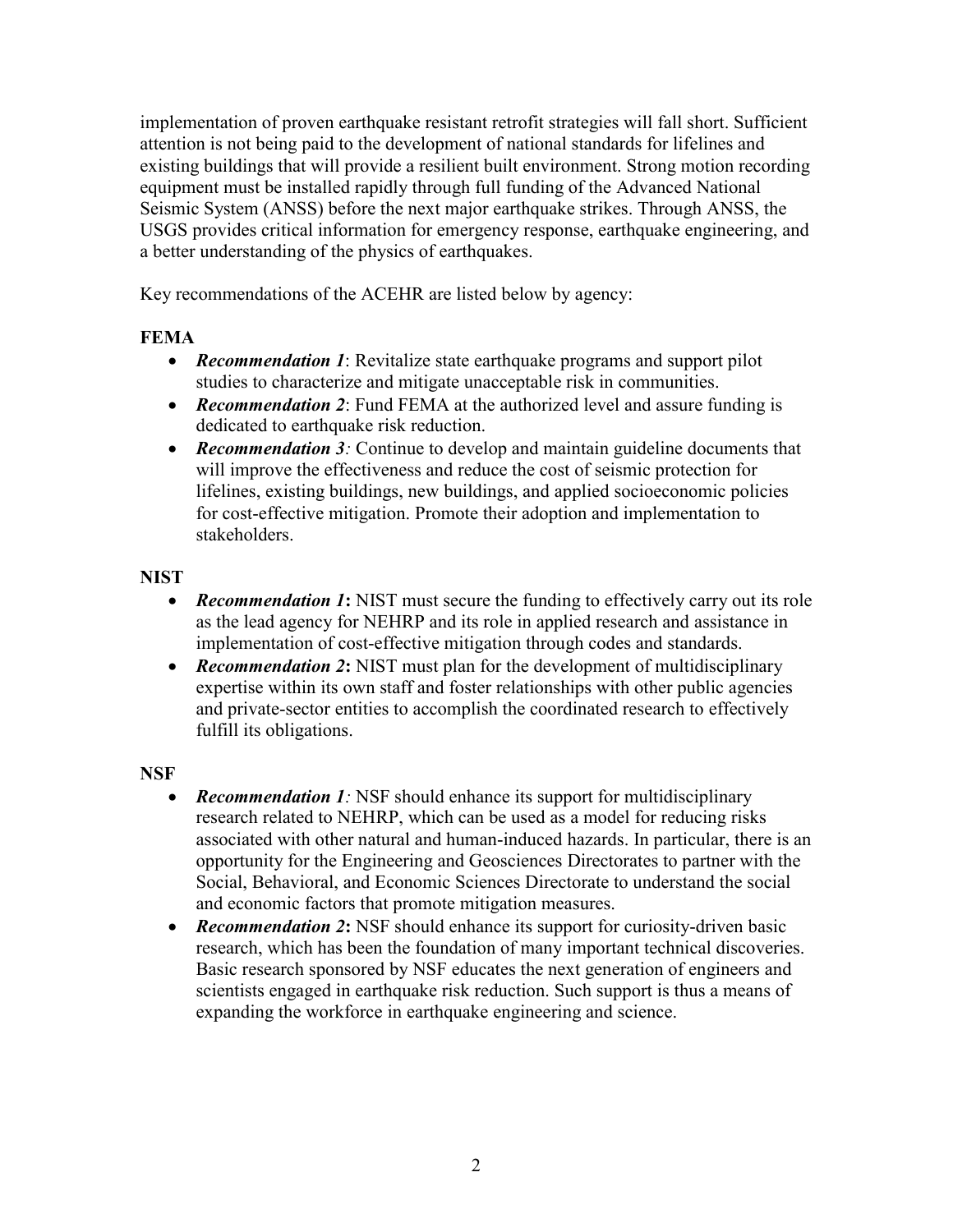• **Recommendation 3:** NSF should solicit support from other federal agencies to leverage the NSF investments in the George E. Brown, Jr. Network for Earthquake Engineering Simulation (NEES) to address critical research needs for the civil infrastructure. To date, research support for NEES has not matched the levels needed by the earthquake community to reduce earthquake risks significantly.

## USGS

- **Recommendation 1:** Fully fund ANSS at the level authorized in the current NEHRP legislation. The USGS must make a commitment to work through the Department of the Interior (DOI) and OMB to ensure that this objective is met.
- Recommendation 2: Proceed with multihazard demonstration projects, such as the project being carried out in southern California that was initially funded by Congress in Fiscal Year (FY) 2007. The demonstration projects should expand the multihazard scope to include other high-risk areas as part of this effort.
- Recommendation 3: Enhance the interaction of the USGS with its NEHRP partners in earthquake engineering (NIST and NSF), earth science (NSF), and earthquake preparedness (FEMA). The noteworthy level of coordination in some geographic areas, such as California, and in some project areas, such as the National Seismic Hazard Mapping project, should be extended to other geographic and project areas.

## Management, Coordination, and Implementation

• **Recommendation:** Consistent with the change in the leadership of NEHRP, ACEHR recommends that USGS delegate post-earthquake investigation leadership to NIST, including the organization and deployment of reconnaissance teams and sponsoring the publication of discipline-oriented interactive media that archive collected data.

The United States invests more than \$1 trillion each year in new construction. It is now well recognized that the condition of our infrastructure is in crisis, with more than \$2 trillion required over the coming decades to reconstruct and support a vibrant country and economy. The Nation depends on its lifelines—power, surface transportation, water, waste water, and communication—on a daily basis, and certainly after a natural disaster. The failure of any of these lifelines following an earthquake can have severe economic impacts on businesses and residents in the affected areas. Further, complex interrelationships of lifelines will produce many unforeseen and potentially catastrophic consequences that will likely significantly increase damage and economic losses. Consequently, the Nation is at high risk because there is no nationally sponsored effort to direct the system-wide consideration of these resources and development of appropriate design, construction, and renovation standards and programs. Moreover, a small percentage of existing buildings will kill people in the next major earthquake. These buildings must be identified and mitigated. Because these actions require more than engineering, we need to better understand the economic and political means to mitigate high risk buildings that have great societal importance.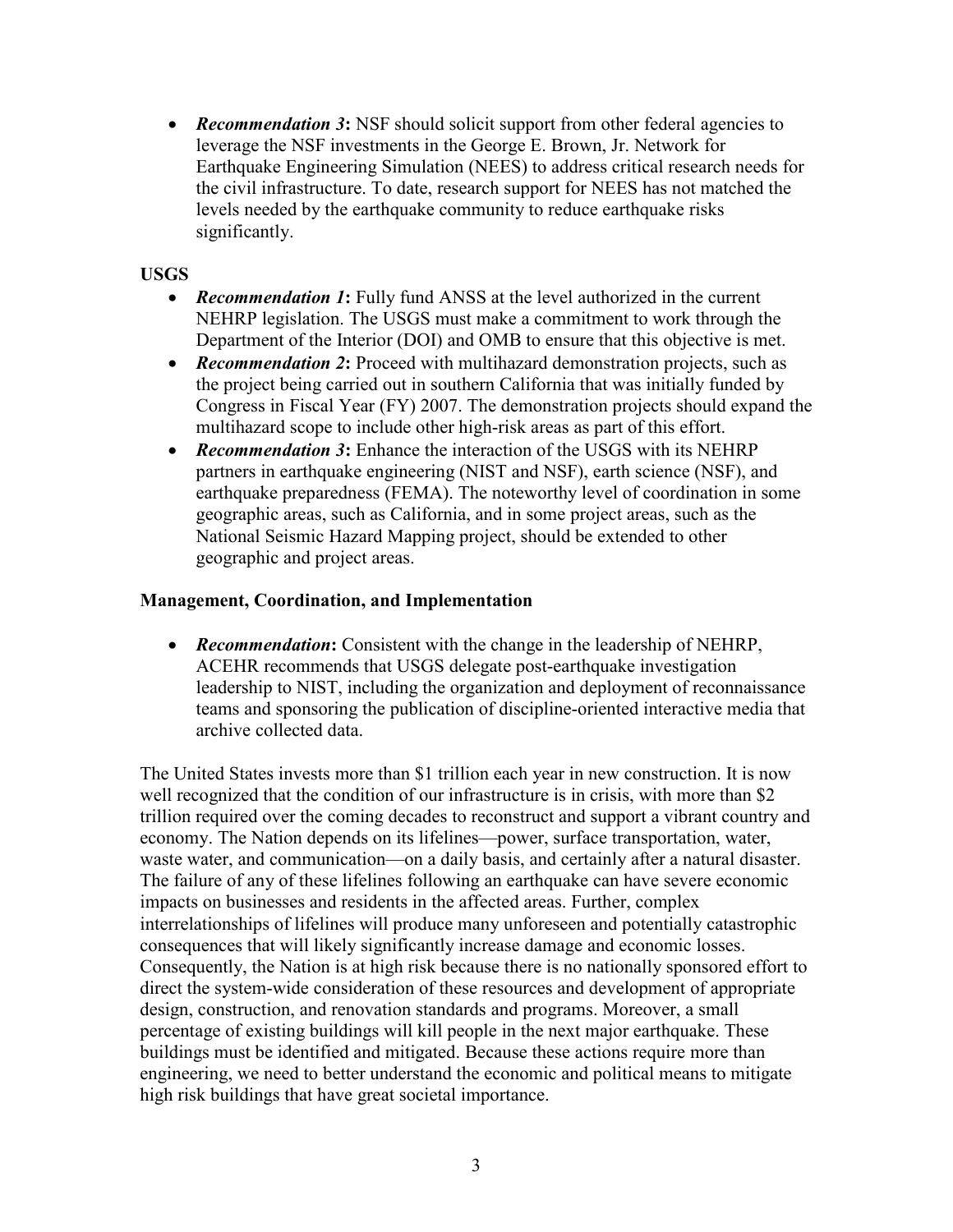Each dollar spent on NEHRP can save up to 10 times that amount in avoided losses. ACEHR urgently recommends refocusing NEHRP on achieving community resilience by fully funding implementation programs, followed by support for programs that advance our understanding and for programs to develop and evaluate cost-effective measures to achieve resilience against earthquakes.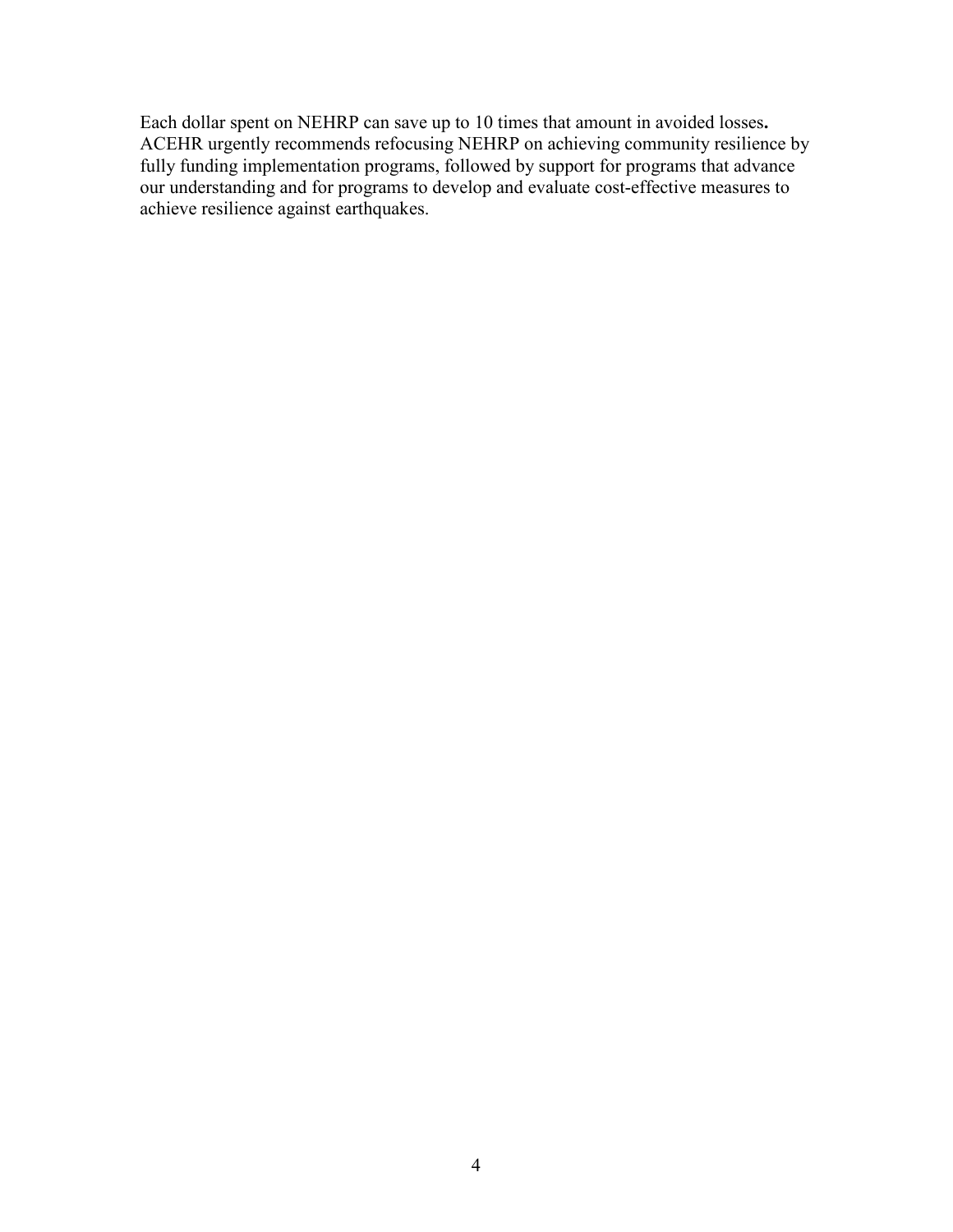## 1. Introduction

NEHRP, first authorized in 1977, is embodied in Public Law 108–360. During the most recent NEHRP reauthorization in 2004, the ACEHR was created to oversee the Program in four specific areas—new trends and developments, effectiveness, needed revisions, and management. By statute, the ACEHR was formed of non-federal employees representing research and academic institutions, industry standards development organizations, state and local government, and financial communities across all related scientific, architectural, and engineering disciplines. ACEHR is directed to report within 1 year of formation, at least once every 2 years thereafter, and with due consideration given to the recommendations of the USGS Scientific Earthquake Studies Advisory Committee (SESAC). This is ACEHR's first report. The Committee plans to deliver a report annually hereafter.

ACEHR met in May and October 2007 and again in April 2008, for a total of 6 days of hearings and deliberations. Multiple briefings were provided to the Committee by each of the four NEHRP agencies on their current activities, the extent to which the agencies are addressing their statutory requirements under NEHRP, the metrics being used to monitor effectiveness, and planned changes. The Committee invited testimony from four retired senior agency staff, one from each of the four agencies, to understand some of the history and potential of NEHRP. Committee members developed white papers related to new trends and developments in their areas of expertise that were collated and discussed. The Committee received and reviewed the NEHRP annual reports for 2007 and 2008 and was apprised of and consulted on the development of the 2008–2012 NEHRP Strategic Plan. The meeting summaries adequately capture the information provided to the Committee and the discussions that resulted in this first ACEHR report.

This report is a brief synthesis of the Committee's observations, conclusions, and recommendations related to the current status of NEHRP. It does not attempt to repeat information received by ACEHR on NEHRP activities to date or strategic plans; those topics are adequately addressed in NEHRP's annual reports and strategic plans. It also does not attempt to outline the process used to develop the recommendations, as that is well noted in the meeting summaries, the trends and developments papers, and the assessment scorecard used to gather opinions related to effectiveness.

The report is organized around the task areas assigned to ACEHR by its authorizing legislation. Section 2, Program Effectiveness and Needs, is organized by NEHRP agency and focuses on past and current accomplishments, future plans, and modifications needed to address the goals of the 2008–2012 NEHRP Strategic Plan. Two or three prioritized recommendations are included that relate to augmenting each agency's activities beyond their current efforts. Section 3, Management, Coordination, and Implementation of NEHRP, includes complimentary assessments of the "new" NEHRP office within NIST, the effectiveness of the Program Coordination Working Group (PCWG), and the intrinsic value of the newly expanded ICC, which is composed of the Directors of NEHRP agencies and the Directors of the White House OMB and OSTP. This report also includes some suggestions on future ACEHR activities and membership and a single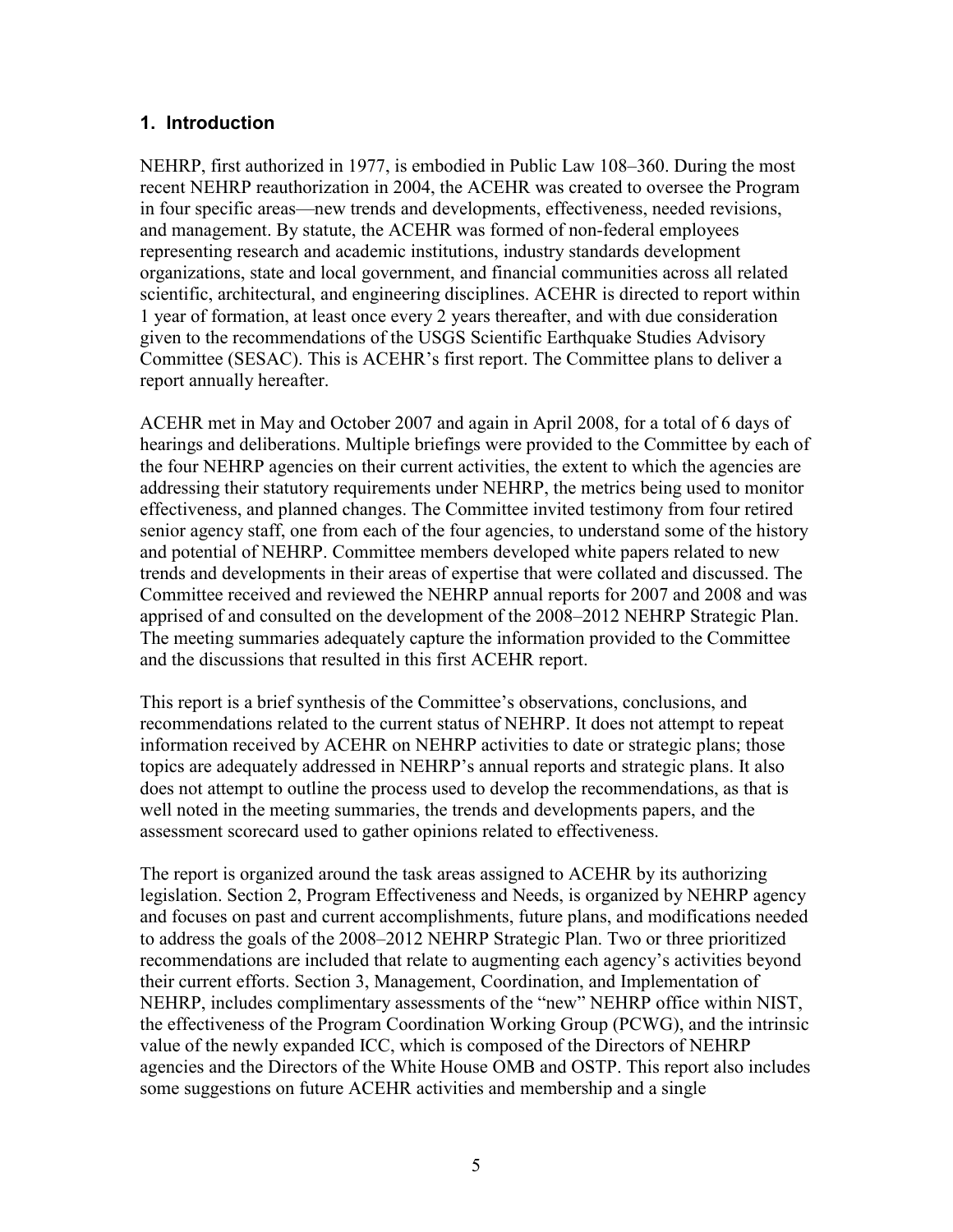recommendation related to post-earthquake investigations. The Appendix, Trends and Developments in Science and Engineering, presents ACEHR's observations relating to six disciplines that are highly relevant to NEHRP. These observations provide the NEHRP agencies with an overview of the recent achievements that have been made and the issues and challenges facing the industry, with suggestions on where future strategic priorities should be focused.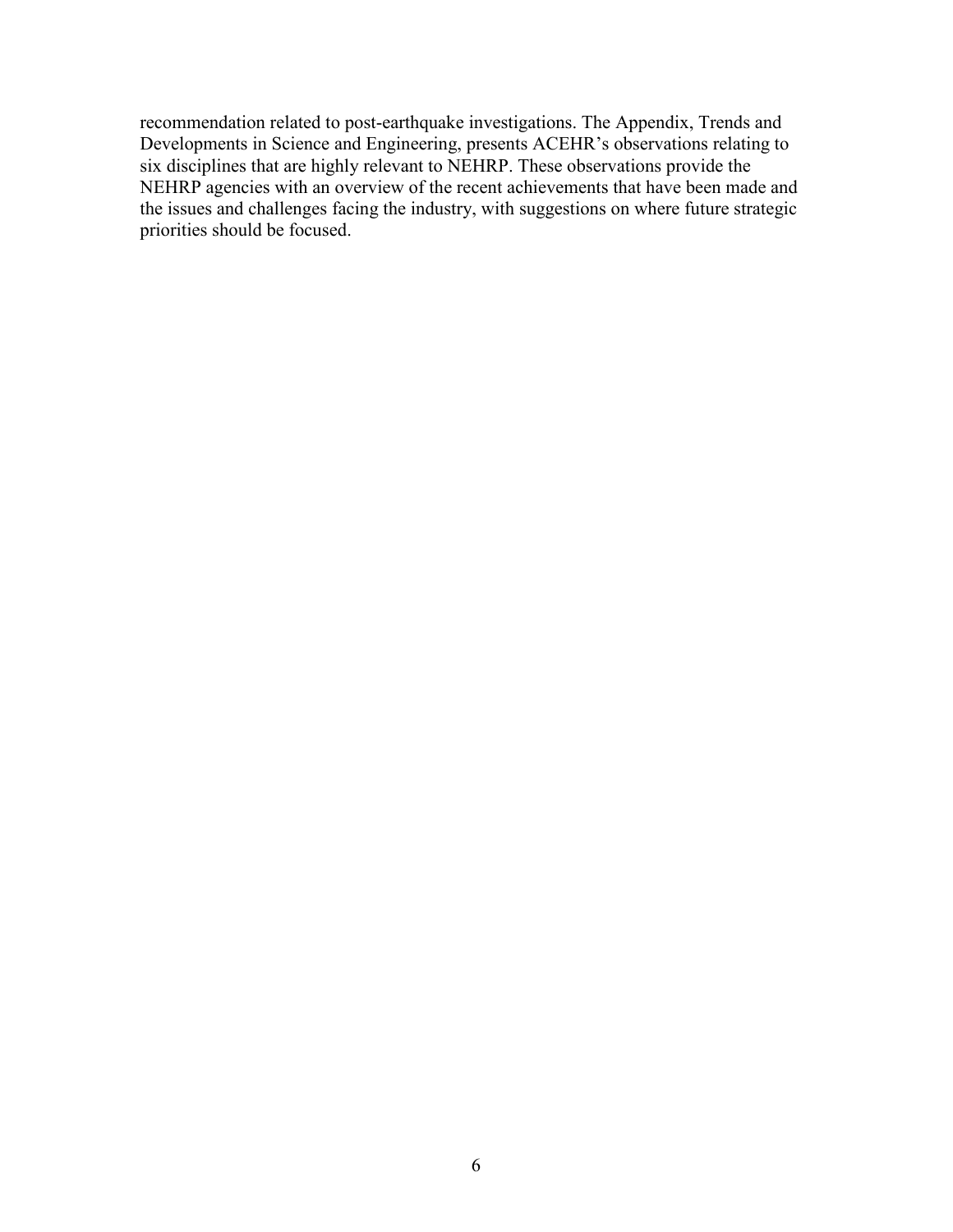## 2. Program Effectiveness and Needs

#### 2.1 Federal Emergency Management Agency

ACEHR provides three recommendations for FEMA:

- **Recommendation 1:** Revitalize state earthquake programs and support pilot studies to characterize and mitigate unacceptable risks in communities.
- **Recommendation 2**: Fund FEMA at the authorized level and assure funding is dedicated to earthquake risk reduction.
- Recommendation 3: Continue to develop and maintain guideline documents that will improve the effectiveness and reduce the cost of seismic protection for lifelines, existing buildings, new buildings, and applied socioeconomic policies for cost-effective mitigation. Promote their adoption and implementation to stakeholders.

FEMA is charged with the important mission of developing cost-effective measures to reduce earthquake impacts on individuals, the built environment, and society-at-large, and improving the earthquake resilience of communities nationwide. For FEMA to succeed, NEHRP agencies must transfer research findings to end users, including states and communities.

ACEHR's most serious concern with FEMA is the steady erosion of its budget. The funds allocated to FEMA for NEHRP in 2008 are roughly one-third the level of its 2002 NEHRP funding. The loss of this support has greatly reduced the capabilities of an agency that has many significant accomplishments. Such past accomplishments include developing and promoting HAZUS software; providing grants to states and communities, including pilot studies; encouraging earthquake risk reduction for lifelines; providing information on seismic design and mitigation, including the nurturing of industry guidelines, standards, and codes for evaluating and mitigating existing buildings; and transferring NEHRP recommendations into model building codes.

In previous years, FEMA had tremendous success working with states and communities, providing guidance and support for risk-reduction implementation projects and policies. This important work, however, has been seriously hampered in recent years by a lack of prioritization, support, and funding from the Department of Homeland Security (DHS). FEMA's effectiveness appears to be tied to DHS, and the Department has cut deeply into the ability of FEMA to support NEHRP goals.

FEMA had a dedicated program until 2001 to provide assistance to states with high earthquake risks by directly supporting their state earthquake program managers. Since 2003, that assistance has been subsumed into other DHS state and local homeland security grant programs. The net effect has been to degrade the overall preparedness of most state earthquake programs, as well as the visibility and effectiveness of their managers. Few of these managers can identify or gain access to the resources they previously received. It is vital to increase the overall level of FEMA NEHRP support within DHS to help revitalize effective state programs.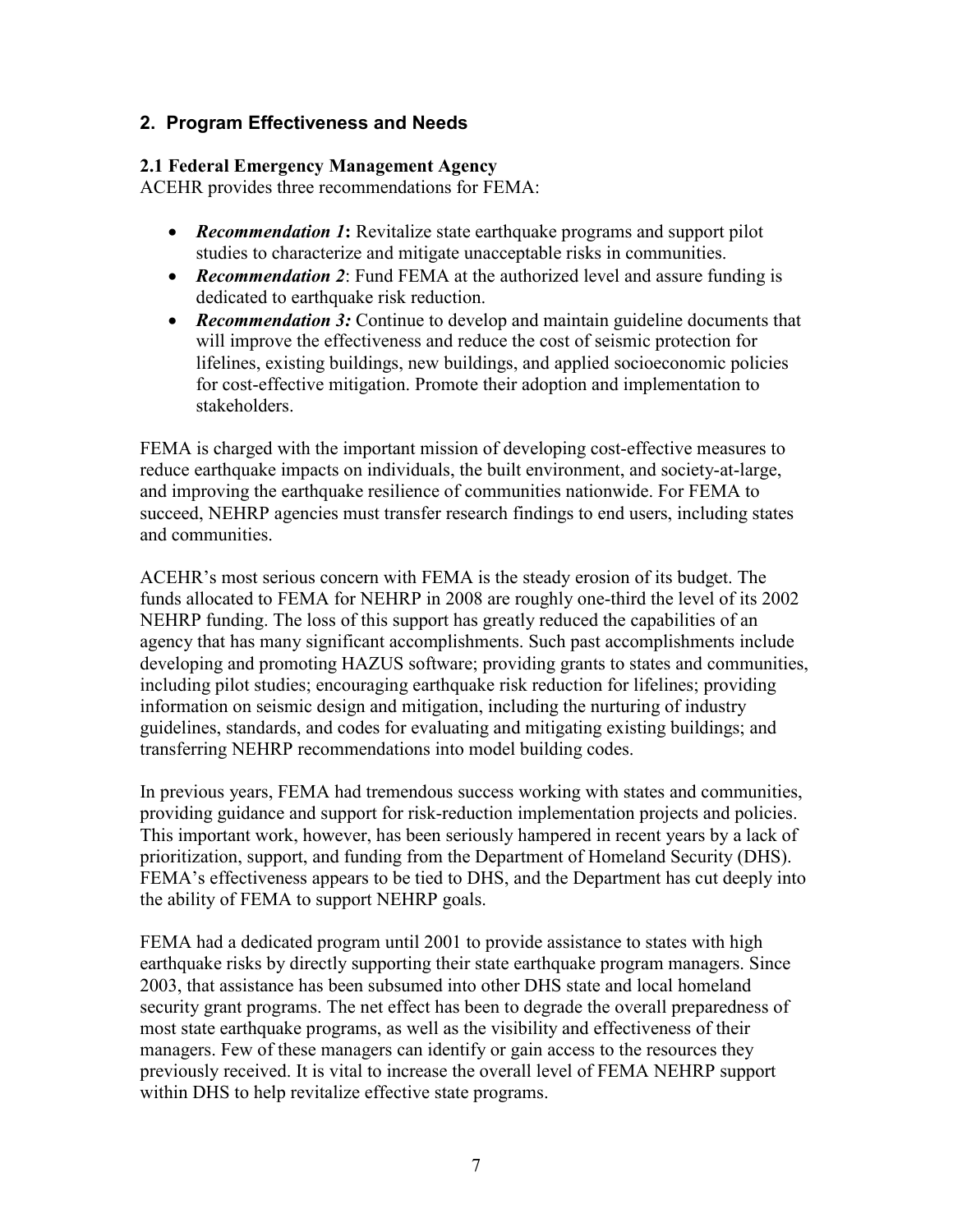Despite its declining budget, FEMA has been successful in developing and implementing earthquake risk reduction tools and disaster-resistant building codes. A noteworthy achievement is the successful development, through cooperative programs with the American Society of Civil Engineers, of earthquake-resistant design standards for new construction, the use of which are referenced in model building codes adopted by local governments and public agencies throughout the Nation. This success, particularly in the areas of lifelines and existing buildings, is now at risk as there is no funding available to maintain efforts and guidance documents.

FEMA's efforts to promote implementation of available earthquake risk-reduction tools have been less effective. The focus of these efforts has largely been on the public sector, including states and local agencies. However, not all communities have adopted the new building codes and, notably, some communities in the Nation's heartland continue to maintain inappropriate seismic design practices. There has been only limited success in promoting improvements in seismic resilience, particularly in existing privately owned facilities. In both cases, the lack of success can be tied to the private sector's perception of a lack of adequate return on investment for seismic resilience. There is an opportunity for FEMA to focus on educating decision makers in the private sector, in particular the financial community, on the risks associated with inaction and the benefits of proactive mitigation.

A number of FEMA's past, highly successful development efforts, including the NEHRP Recommended Provisions for Seismic Regulations for New Buildings and Other Structures, have now been incorporated into national model building codes. FEMA should maintain these essential tools through the cooperative support of not-for-profit and private-sector organizations.

## 2.2 National Institute of Standards and Technology

ACEHR provides two recommendations for NIST:

- Recommendation 1: NIST must secure the funding to effectively carry out its role as the lead agency for the Program and its role in applied research and assistance in implementation of cost-effective mitigation through codes and standards.
- Recommendation 2: NIST must plan for the development of multidisciplinary expertise within its own staff and foster relationships with other public agencies and private-sector entities to accomplish the coordinated research to effectively fulfill its obligations.

In the years before the 2004 NEHRP reauthorization, NIST's role within NEHRP was relatively minor and not fully realized because of a very low level of funding. FY 2005 brought a substantial change to NIST: it became the designated lead agency for NEHRP. Although NIST's direct budget for NEHRP has not been increased, the agency internally reallocated funds to establish the NEHRP Secretariat and hire the Program director. It appears that NIST also has received some support from other NEHRP agencies.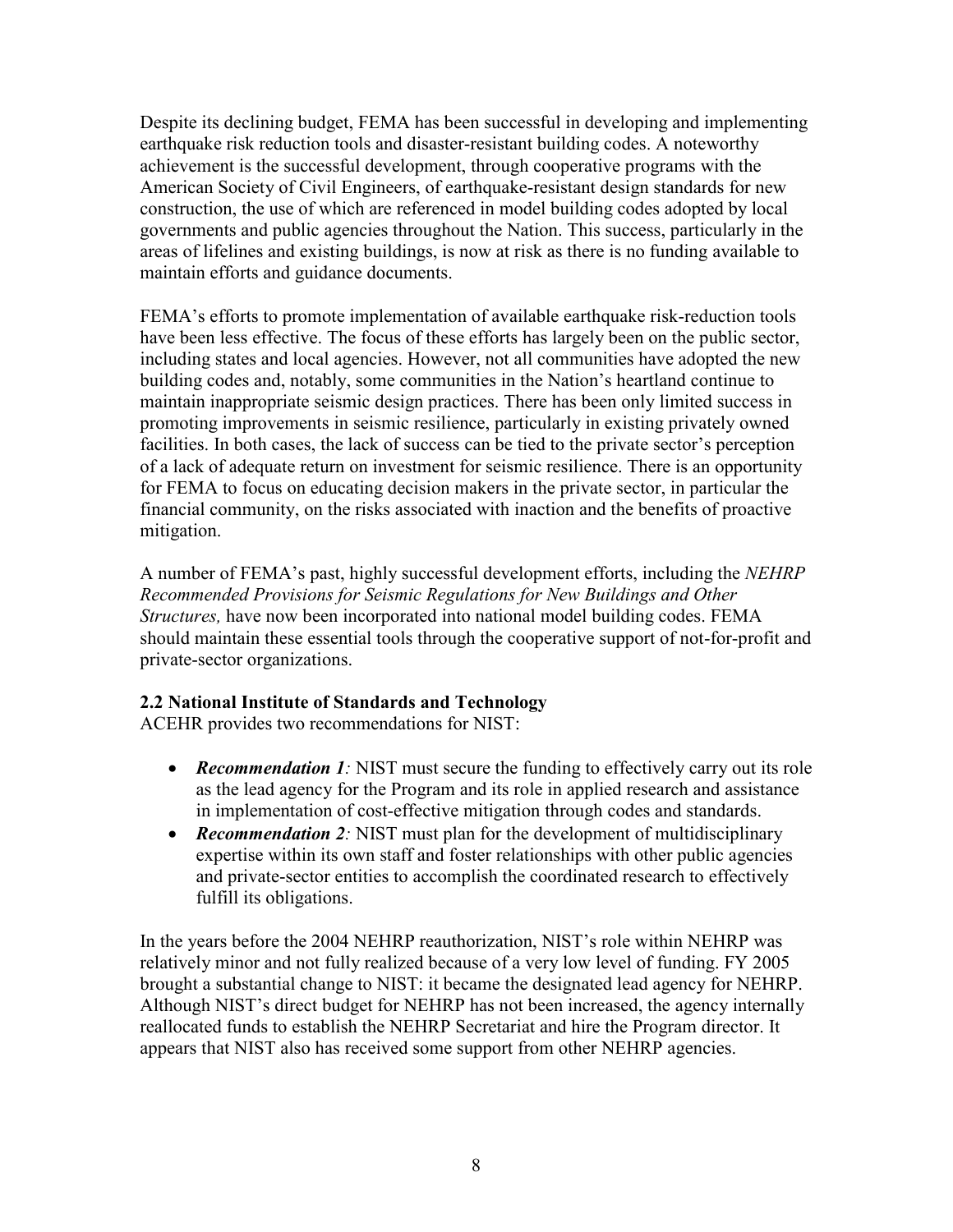Under the reauthorization, NIST was also assigned greater responsibility for applied research and development in earthquake engineering focusing on improving standards and codes for new and existing buildings, infrastructure, lifelines, and construction practices, as well as on measurement and evaluation tools for testing new methods and technologies. The need for this work was documented in the report The Missing Piece: Improving Seismic Design and Construction Practices, Applied Technology Council.

Given the relatively recent shift in the role of NIST to NEHRP lead agency, it is premature to assess fully the effectiveness of the agency. It is clear that NIST has taken seriously the assignment to lead the Program by providing overall coordination, direction, and support of joint efforts consistent with Congressional intent and centered upon objectives defined by the authorizing legislation. Interest from the highest level of the agency is apparent to and appreciated by ACEHR. The office of the NEHRP director is to be commended for its open approach to planning and leveraging resources by actively partnering with the earthquake professional community and by participating in regional consortia. NIST has fostered a strong level of interaction among the agencies participating in NEHRP. There has been notable outreach to interested stakeholders. The process employed in forming and supporting ACEHR, including the method by which nominations were solicited, is one example. The development process for the 2008–2012 NEHRP Strategic Plan is another. The future work to develop a comprehensive plan for earthquake engineering research will require a strong commitment to this inclusive philosophy.

It is apparent that NIST intends to develop a very strong Program. NIST has initiated a dramatic change in direction by going beyond the traditional scope of life safety in individual structures to a much broader approach that includes regional resilience.

A number of statutory responsibilities have not been met because of a lack of funding. Examples of some of the programs that are not adequately addressed include conducting applied research to enhance model building codes, promoting better building practices among architects and engineers, and working with national standards developers to improve seismic safety standards for new and existing lifelines.

NIST has begun on a small scale to implement the applied research program, which is intended to be a coordinated program of internal and external projects. The lack of funding, however, has kept the program at a very low level. The initial projects selected for external funding are clearly high-priority projects, but funding is insufficient to develop the staff within NIST needed for the program to be fully effective, and the individual projects are actually small steps.

The work to assist implementation of cost-effective measures for mitigation of the risk involves many technical disciplines, such as structural, geotechnical, and lifeline engineering, and has to be informed by research on communicating risk information and strategies for adopting mitigation policies, such as economic incentives, well enforced regulations and standards, and insurance. NIST faces a challenge: it must develop sufficient internal expertise to both conduct the internal research and manage the external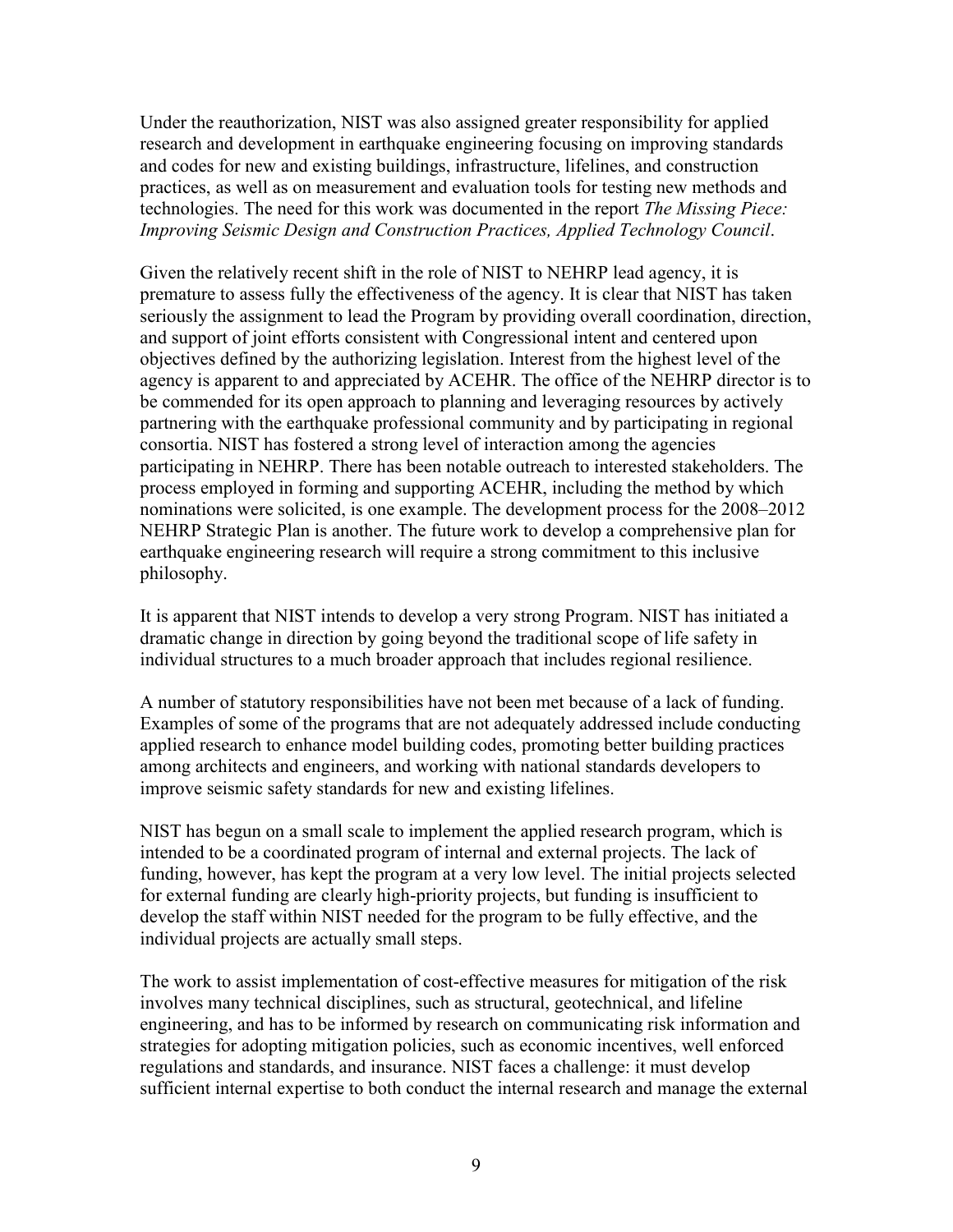component of the research program. This broad competence is also necessary to carry out the mandate to promote cost-effective mitigation.

## 2.3 National Science Foundation

ACEHR provides three recommendations for NSF:

- **Recommendation 1:** NSF should enhance its support for multidisciplinary research related to NEHRP, which can be used as a model for reducing risks associated with other natural and human-induced hazards. In particular, there is an opportunity for the Engineering and Geosciences Directorates to partner with the Social, Behavioral, and Economic Sciences Directorate to understand the social and economic factors that promote mitigation measures.
- Recommendation 2: NSF should enhance its support for curiosity-driven basic research, which has been the foundation of many important technical discoveries. Basic research sponsored by NSF educates the next generation of engineers and scientists engaged in earthquake risk reduction. Such support is thus a means of expanding the workforce in earthquake engineering and science.
- Recommendation 3: NSF should solicit support from other federal agencies to leverage the NSF investments in NEES to address critical research needs for the civil infrastructure. To date, research support for NEES has not matched the levels needed by the earthquake community to reduce earthquake risks significantly.

The NEHRP statutory responsibilities assigned to NSF are distributed within the agency's Engineering and Geosciences Directorates. Social behavior and economic science research related to NEHRP is currently housed within the Engineering Directorate. In both Engineering and Geosciences, the research funded by the NSF represents a combination of coordinated programs and unsolicited proposals, now referred to as curiosity-based projects, by individual investigators. The NSF has also funded numerous international workshops and post-earthquake investigations.

Historically, many of the early technical successes of NEHRP were tied to individual researchers conducting curiosity-based research. In the past 20 years, coordinated research projects and research centers have grown to represent a larger portion of the research portfolio within the NSF.

Over the past 10 years, each of the NSF-sponsored research centers (Mid-America Earthquake (MAE) Center, Multidisciplinary Center for Earthquake Engineering Research (MCEER), Pacific Earthquake Engineering Research (PEER) Center, and Southern California Earthquake Center (SCEC)) has made significant contributions to NEHRP. The Centers serve as models for large, collaborative research efforts and are demonstrated leaders in the development of community-based simulation models—for both earthquake physics and structural response—and integrated outreach to the K-12 and professional communities.

NEHRP has benefited greatly from multidisciplinary programs within the Earthquake Engineering Research Centers (EERCs) that have combined the contributions of social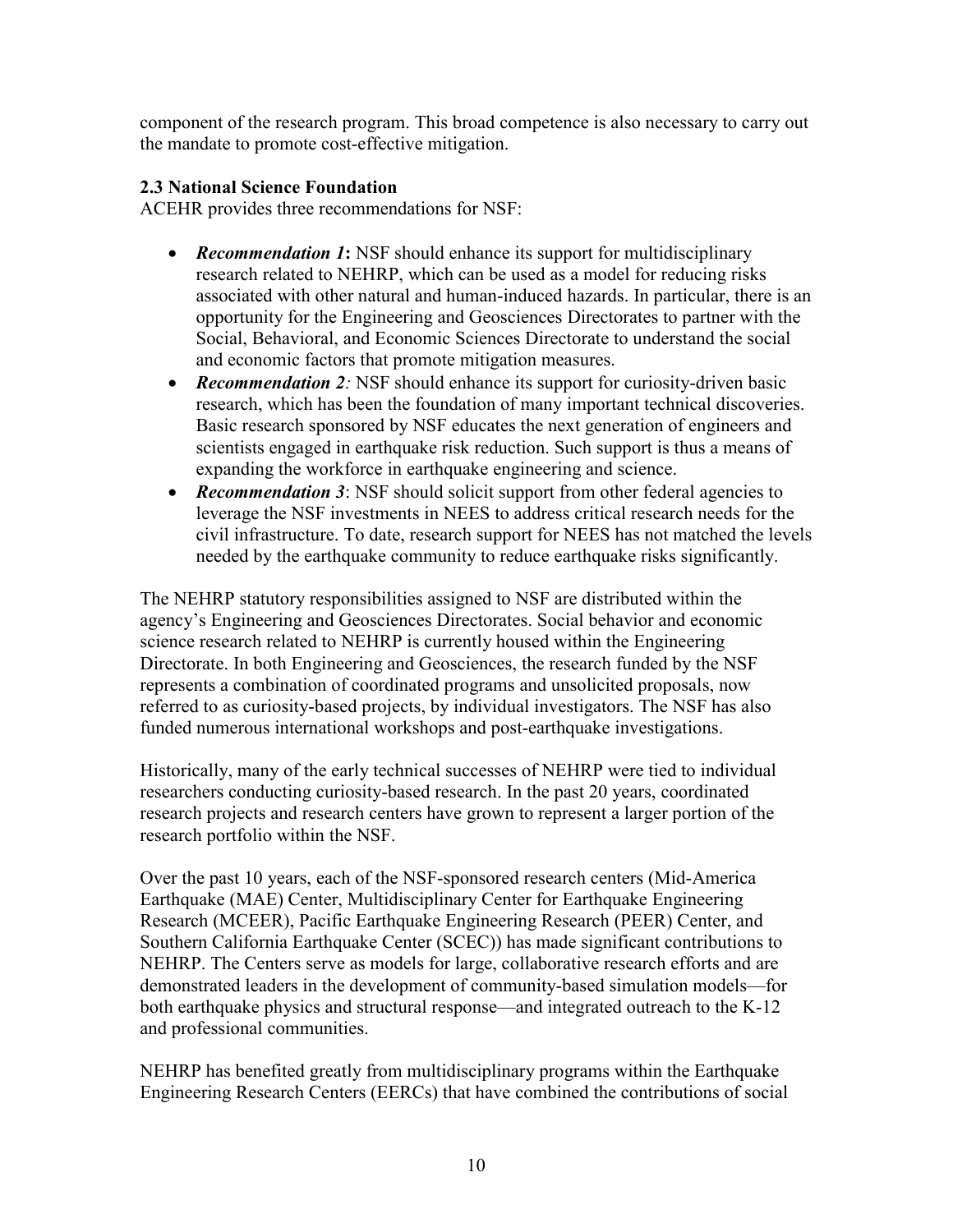science, geosciences, and engineering. With the graduation of the EERCs from NSF support, successful long-term programs to support interdisciplinary research have been phased out. Action is needed to encourage and sustain vigorous interdisciplinary activities and to support research activities that benefit from the collaboration among investigators from different disciplines.

ACEHR is concerned about the level of funding for NEHRP research. Although the NSF made a substantial investment in the infrastructure and management of NEES, the level of funding for research projects has not increased to take advantage of the enhanced research infrastructure and larger pool of researchers. Success levels for NSF proposals related to earthquake engineering and social science research are low, which discourages many researchers from working to reduce risks associated with earthquakes.

NEES is an important part of NEHRP and a substantial part of the NSF NEHRP research program. Many of the current NSF-sponsored research projects could not have been conducted before the capabilities of the experimental facilities in the U.S. were dramatically enhanced by the NEES equipment sites. The success of NEHRP is therefore linked to the success of NEES activities, including research at the NEES equipment sites, development of information technology (IT) services, and effective outreach projects. ACEHR encourages strong and collaborative management of NEES with attention to engaging the support of other government agencies and industry, and productive education, outreach, and training activities to introduce the next generation of earthquake engineers to the many challenges yet to be resolved.

## 2.4 U.S. Geological Survey

ACEHR provides three principal recommendations for  $USGS<sup>1</sup>$ :

- Recommendation 1: Fully fund ANSS at the level authorized in the current NEHRP legislation. The USGS must make a commitment to work through the DOI and the OMB to ensure that this objective is met.
- Recommendation 2: Proceed with multihazard demonstration projects, such as the project being carried out in southern California that was initially funded by Congress in FY 2007. The demonstration projects should expand the multihazard scope to include other high-risk areas as part of this effort.
- Recommendation 3: Enhance the interaction of the USGS with its NEHRP partners in earthquake engineering (NIST and NSF), earth science (NSF), and earthquake preparedness (FEMA). The noteworthy level of coordination in some geographic areas, such as California, and in some project areas, such as the National Seismic Hazard Mapping project, should be extended to other geographic and project areas.

The USGS is accomplishing its statutory NEHRP responsibilities in an effective way, both through a host of active partnerships and through the professionalism of its own agency staff. It seems fair to say that the viability of the USGS Earthquake Hazards

 $\overline{a}$ <sup>1</sup> Two additional recommendations made by the USGS SESAC, listed on page 13, are also endorsed.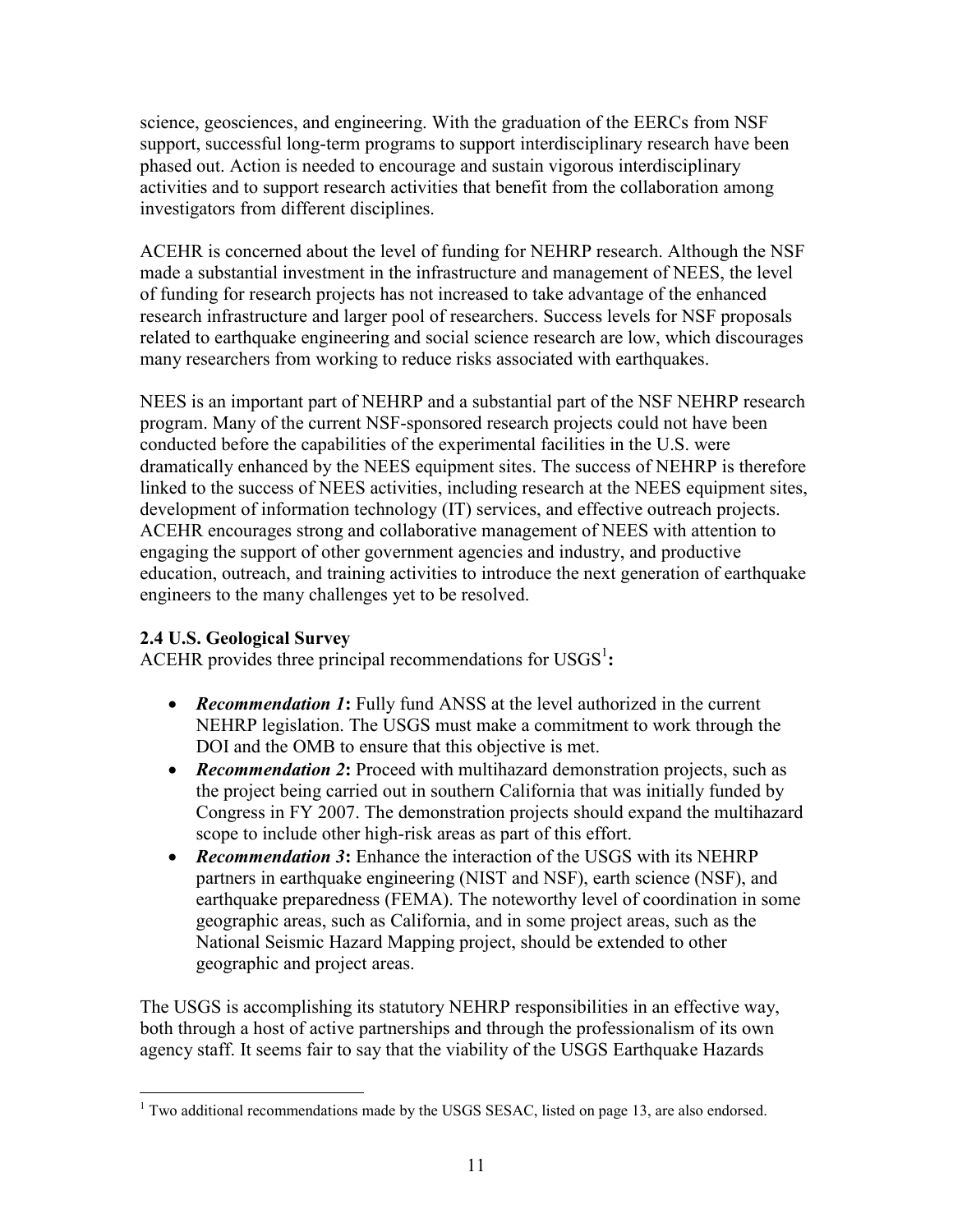Program can be measured by the level of satisfaction among its many stakeholders in the national earthquake community. To its credit, the USGS has done a masterful job of engaging and working with this community—despite NEHRP-specific funding levels widely recognized to be persistently inadequate—to accomplish its first-order NEHRP tasks: (1) provide earthquake monitoring and notification; (2) assess seismic hazards; and (3) conduct research needed to reduce the risk from earthquake hazards nationwide.

One objective indicator of USGS effectiveness in relation to government performance criteria is the top rating given to the ANSS in 2007 and 2008 by the Investment Review Board of the DOI. "Among 60 major information technology investments, ANSS ranked highest for business value to the mission of the USGS and DOI and lowest for implementation and operational risk" (NEHRP Annual Report, March 2008, page 34). That said, only a small fraction of the authorized and required funding for ANSS has been appropriated. Without additional funding, ANSS will not achieve its directive to build a national seismic monitoring system.

The USGS has successfully engaged diverse stakeholders, including seismologists, engineers, emergency managers, and other varied users of earthquake data and information. Many diverse groups are collaborating with the USGS in developing ANSS, as well as in many other aspects of the agency's NEHRP mission. The effectiveness of these collaborations is enhanced by the openness and responsiveness of USGS to advisory groups such as SESAC, the ANSS National Steering Committee, regional advisory committees, and SCEC, among others.

While ACEHR's overall evaluation of the USGS NEHRP collaborations is positive, the Committee believes there are areas where improvements can be made within current levels of funding. The USGS should enhance the coordination of internal and external research activities in earthquake hazards more uniformly throughout the United States. Enhanced USGS interactions with its NEHRP partners in earthquake engineering (NIST and NSF), earth science (NSF), and earthquake preparedness (FEMA) would achieve greater NEHRP coherence. The noteworthy level of coordination in some geographic areas, such as California, and in some project areas, such as the National Seismic Hazard mapping project, can be extended to other geographic and project areas. For example, the USGS, which has an effective capability for public outreach, could involve engineers to help translate earthquake forecasts into implications for the built environment. Similarly, better outreach partnerships with the Earthquake Engineering Research Institute (EERI) and the California Office of Emergency Services could result in conveying a more complete "earthquake story" to the public.

Examples of NEHRP implementation activities being carried out by the USGS are described in the March 2008 NEHRP Annual Report, the DOI Budget Justification and Performance Information for Fiscal Year 2009, and the SESAC 2008 Annual Report. Many of these activities were also described to ACEHR at its meetings in May 2007 and October 2007. Core activities of the USGS include earthquake monitoring and reporting of earthquake information through the National Earthquake Information Center (NEIC), ANSS, and the Global Seismographic Network; urban and national seismic hazard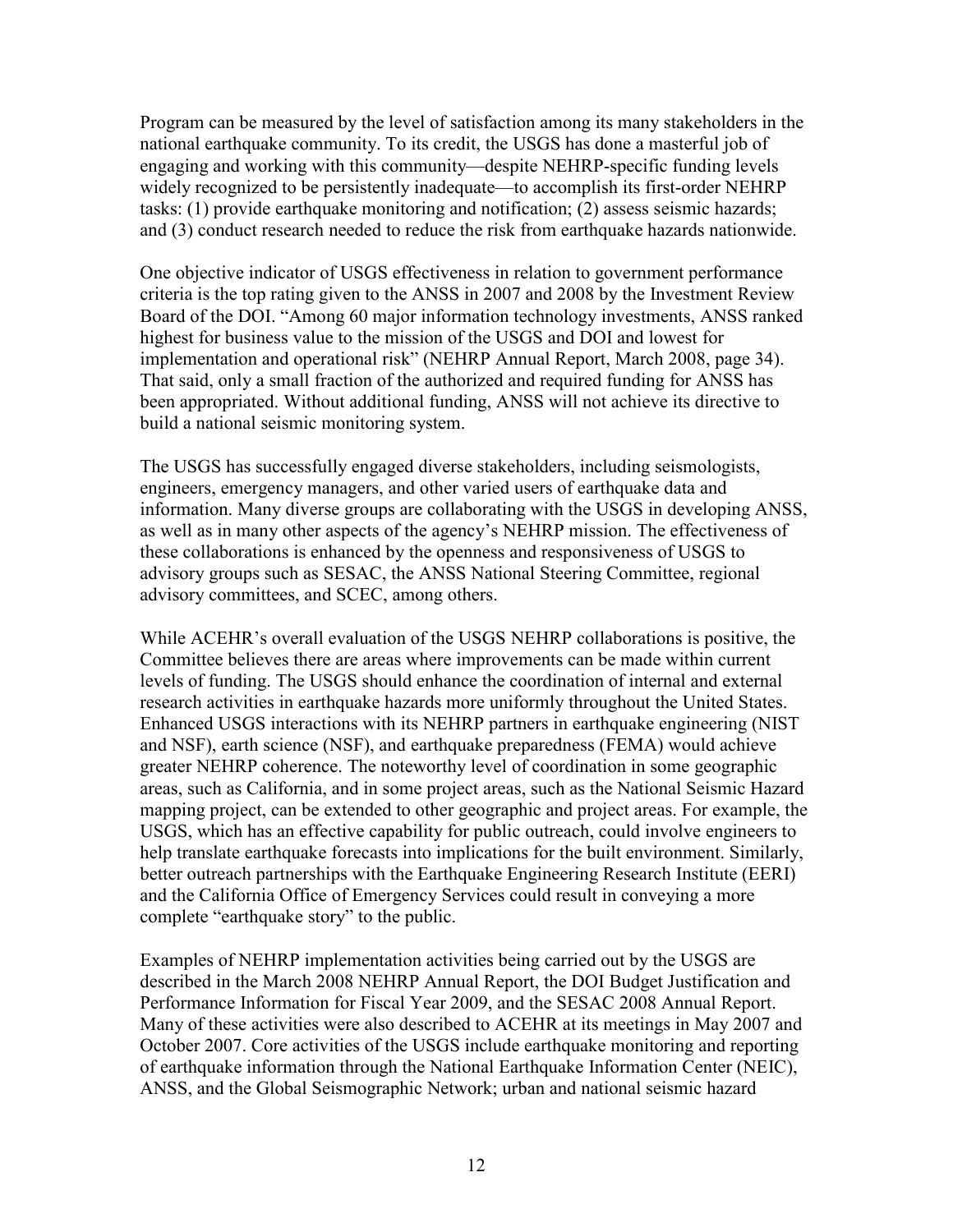mapping; and carrying out innovative earthquake research. Some of the agency's innovative, recent accomplishments include the following:

- Development of a new generation of national seismic hazard maps that utilize new ground motion attenuation relations as well as an improved understanding of earthquake hazards, especially in the western United States. These new maps, updated in 2007 for the first time since 2002, are critically important for the development of the 2012 version of the International Building Code.
- Release of a first-ever statewide earthquake rupture forecast model for California.
- Implementation of multihazard demonstration projects in southern California and the Pacific Northwest.
- Implementation of Prompt Assessment of Global Earthquake Response (PAGER), a system that can readily estimate societal impacts for major domestic and worldwide earthquakes by the NEIC.
- Success in drilling through the San Andreas fault at a depth of about 2 miles below the ground surface, carried out through the San Andreas Fault Observatory at Depth (SAFOD) project, a multi-year project funded by the NSF and led by scientists from Stanford University and the USGS. The results from this project impact research on earthquake mechanics in a number of fundamental ways.

Under its charter, ACEHR is instructed to consider recommendations of the USGS SESAC in developing its own recommendations. In April 2008, SESAC made the following four primary recommendations (in paraphrased form), representing their highest priorities, for the USGS component of NEHRP:

- SESAC Recommendation 1: Fully fund ANSS at the level authorized in the current NEHRP legislation. The USGS must make a commitment to work through DOI and OMB to ensure that this objective is met.
- SESAC Recommendation 2: Proceed with multihazard demonstration projects, such as the project being carried out in southern California that was initially funded by Congress in FY 2007. The demonstration projects should expand the multihazard scope to include other high-risk areas as part of this effort.
- **SESAC Recommendation 3:** Develop a comprehensive monitoring, analysis, and research program to study the significance of episodic tremor and slip events. It is especially important to better understand the significance of this phenomenon with respect to changes of earthquake probability.
- SESAC Recommendation 4: Increase the number of research scientists actively engaged in the Earthquake Hazards Program. Over the past two decades, there has been a dramatic decrease in the number of USGS scientists working to fulfill the agency's NEHRP mission. It is essential to reverse this trend to meet both the challenges and opportunities facing the Earthquake Hazards Program.

ACEHR endorses these recommendations of SESAC, amplifying in particular Recommendations 1 and 2. ACEHR notes that the issue of inadequate staffing is a crosscutting one affecting all four NEHRP agencies. Another cross-cutting issue is the importance of interdisciplinary interactions. ACEHR believes each agency must ask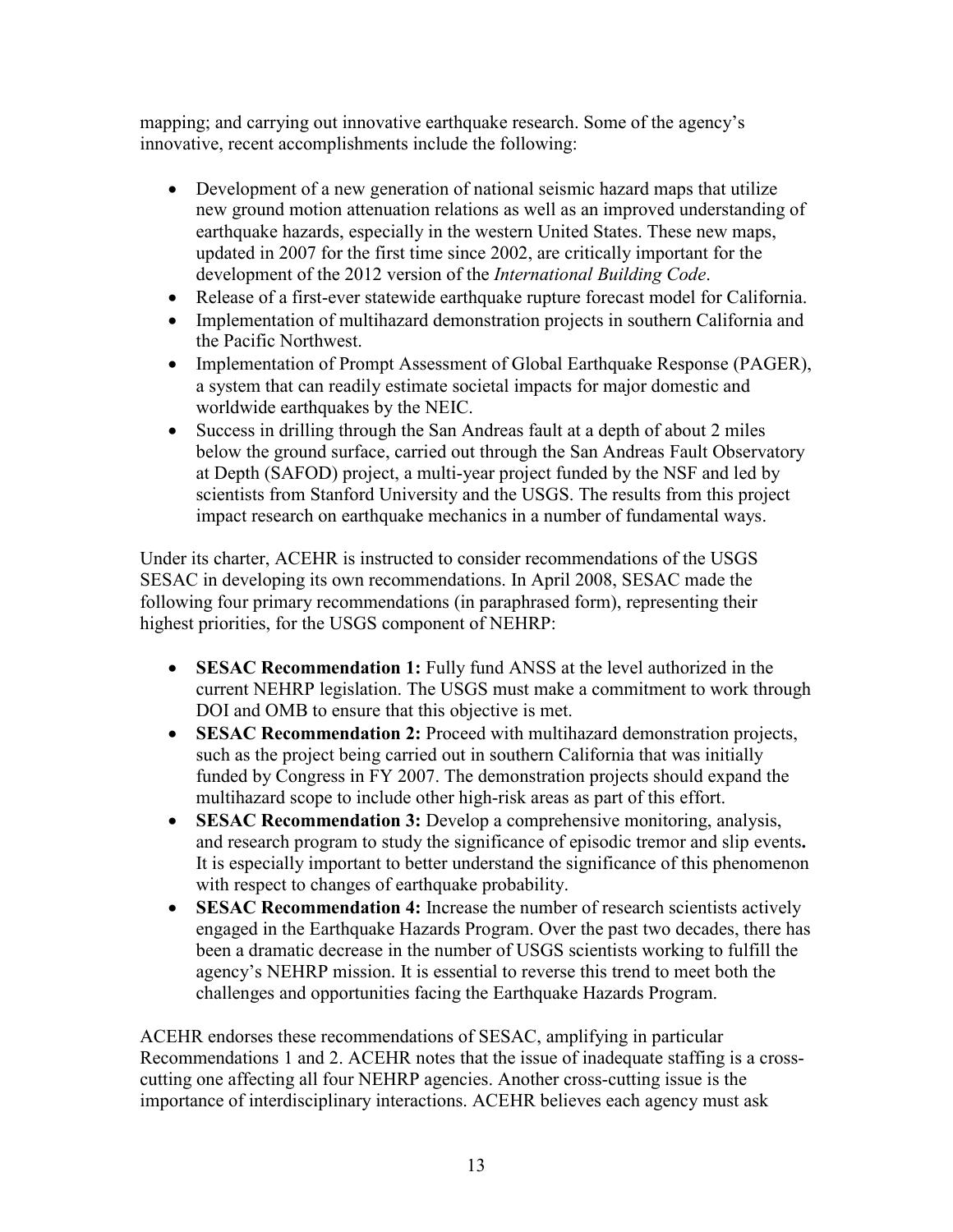itself: what is not getting done, or not getting done effectively, because of a lack of relevant multidisciplinary expertise within its NEHRP workforce? In the case of USGS, relevant in-house professional expertise might include, for example, social science, structural engineering, or other non-earth science specializations. To clarify, ACEHR's recommendation is not to duplicate core competencies in each agency but rather to advocate some useful presence of multidisciplinary expertise in each agency for carrying out its NEHRP mission more effectively.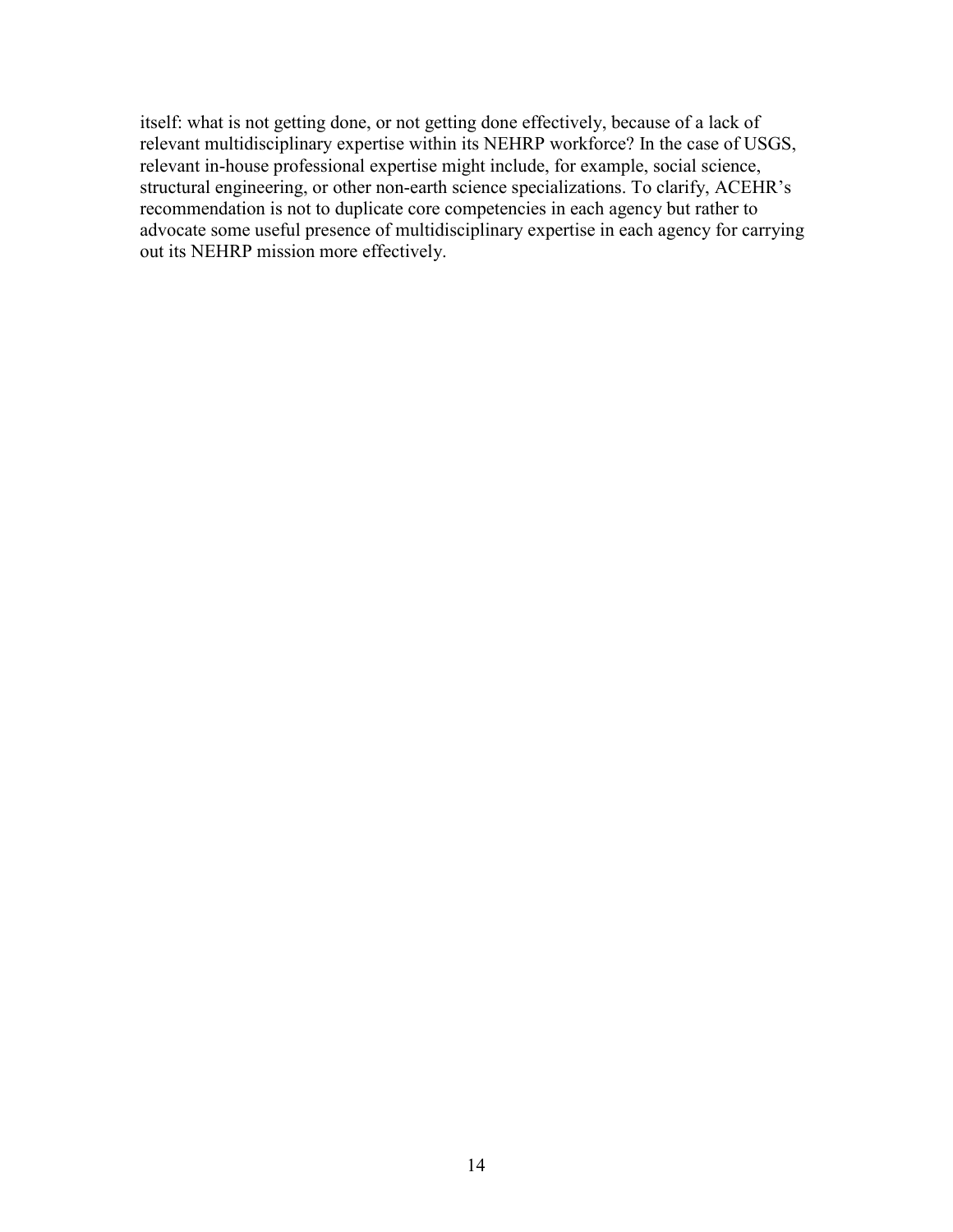## 3. Management, Coordination, and Implementation of NEHRP

ACEHR provides one recommendation related to Management, Coordination, and Implementation:

• Recommendation: Consistent with the change in the leadership of NEHRP, ACEHR recommends that USGS delegate post-earthquake investigation leadership to NIST, including the organization and deployment of reconnaissance teams and sponsoring the publication of discipline-oriented interactive media that archive collected data.

The 2004 reauthorization of NEHRP established an expanded ICC made up of the directors of NIST, FEMA, the NSF, the USGS, and the White House OMB and OSTP. The Congressional desire to encourage a higher level of coordination and collaboration between the agencies, their budgeting processes, and the President's science initiatives appears to have been well received and has resulted in very positive changes to NEHRP. The ICC has accepted briefings from the ACEHR chair on two occasions and has been receptive to ACEHR's observations. At the last briefing, the President's Science Advisor declared that ACEHR was "preaching to the choir," indicating that there is strong support for NEHRP and general agreement on what needs to be done, and pointed out that the ACEHR recommendations are consistent with the President's National Science and Technology Council report Grand Challenges for Disaster Reduction. ACEHR looks forward to a continuous dialogue with the ICC.

After 25 years of good, individual progress by NEHRP agencies, the Program now also benefits from a high level of interagency collaboration and a common focus. The 2007 NEHRP Annual Report offered the first signs of this benefit. The 2008–2012 NEHRP Strategic Plan outlines a wide variety of strategic priorities, each with a designated agency lead, and carries the expectation that the other agencies will do their parts in a coordinated and collaborative manner that leverages synergy and minimizes duplication of effort.

Consistent with the change in leadership, ACEHR believes that NEHRP would benefit from a similar change in leadership related to post-earthquake investigations. Section 11 of Public Law 108-360 establishes a post-earthquake investigation program within USGS that involves NSF, NIST, as well as other federal agencies and private contractors. ACEHR fully supports the need for post-earthquake investigation, believes the USGS Circular 1242 should be updated, and sees the following opportunities for significantly improving our ability to gather and utilize important perishable data after an earthquake.

• In addition to the current practice of dispatching an interdisciplinary investigation team for a rapid, overarching assessment of earthquake characteristics and effects, emphasis should be placed on discipline-oriented teams to investigate each facet of the earthquake. Each team should be funded by its related organization or agency. Teams should be identified to investigate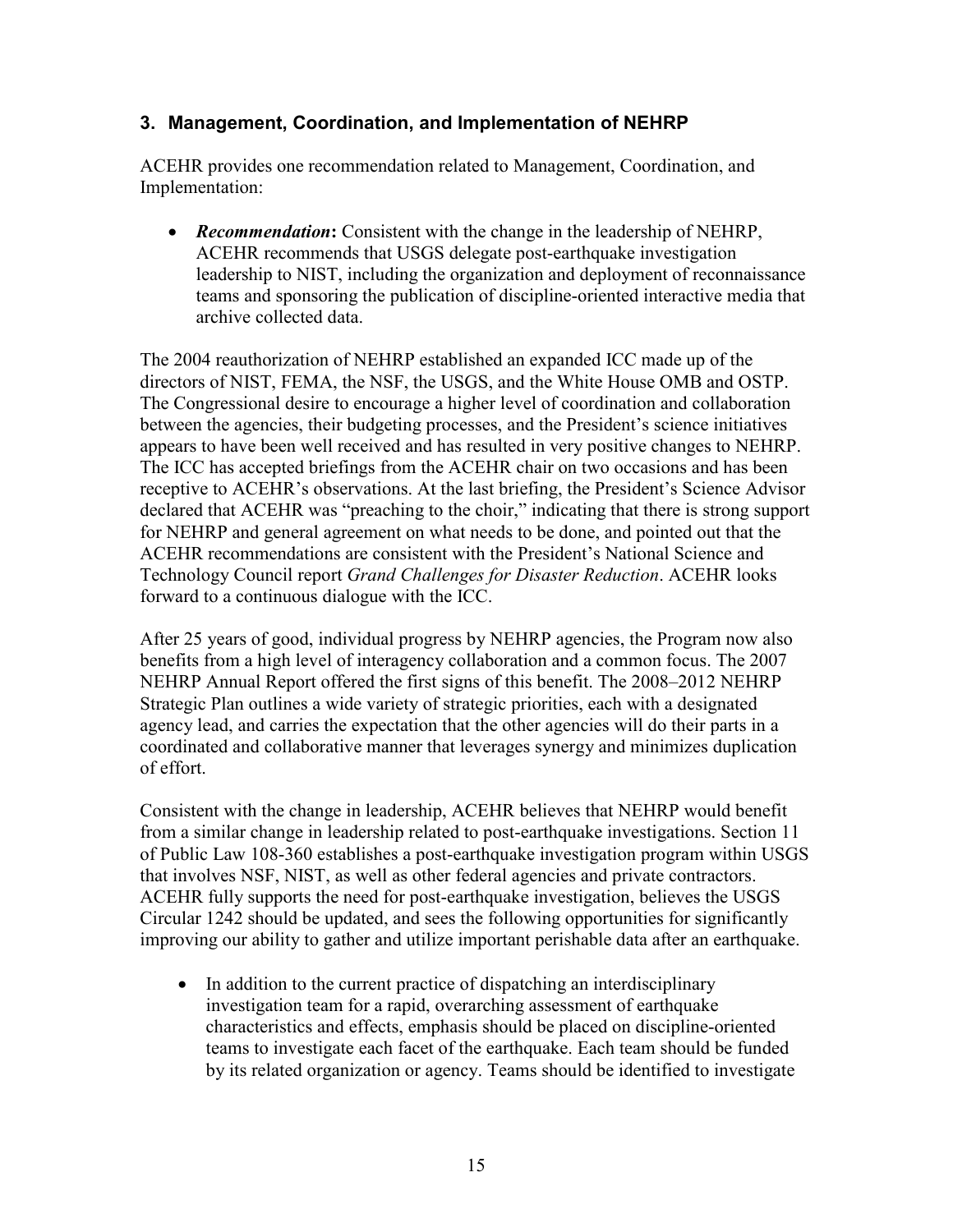earth science, geo-engineering, lifelines, structural, social, and economic aspects of each major event.

- USGS should delegate leadership to coordinating post-earthquake reconnaissance efforts to the lead NEHRP agency, NIST. NIST should serve as a single point of coordination, without any discipline-specific individual responsibility, to ensure that all key aspects of an event are captured in a balanced manner. Staff and funding must be provided to refine the response program, identify available participants, and maintain a state of response readiness.
- The results of the investigations and related research should be gathered and archived in the Post-Earthquake Information Management System (PIMS) and published in a set of discipline-oriented interactive media that archive collected data related to the immediate and long-term impacts of the event.

ACEHR recommends that this change in structure be incorporated during the next NEHRP reauthorization cycle.

ACEHR is deeply concerned about the withering of appropriated funds for NEHRP. Currently at \$120 to \$125 million per year, NEHRP funding has been essentially flat or increasing below inflation levels for the past 30 years. In 2003, EERI's report Securing Society Against Catastrophic Earthquake Losses: A Research and Outreach Plan in Earthquake Engineering determined that \$330 million per year was needed, although just the opposite is happening. There is evidence that funds recently appropriated for NEHRP have in some cases been diverted. ACEHR recognizes that NEHRP is a small part of the federal budget, so small that it does not have line items in the Congressional budget. Funding decisions appear to be made at the department and agency level. ACEHR appreciates the need for balance in the budgets for each department and agency and their need to adhere to the President's priorities. The Committee respectfully submits that more priority be given to NEHRP and that full funding at authorized levels be appropriated. ACEHR also recommends that NEHRP revisit the EERI report to determine the true cost of implementing the strategic plan.

The ACEHR understands that a process has been developed for sharing information related to NEHRP program budgets and coordinating areas of common activities. The Committee believes that the availability of a fully supported strategic plan and a coordinated budgeting process will lead to opportunities to expand appropriations and achieve significant added value.

While implementation of NEHRP's new management structure is proceeding more slowly than was hoped for due to a lack of funding, the ACEHR sees no need to adjust any of the components. The ACEHR is pleased that NIST intends to dedicate 50 percent of its NEHRP research funds to an external grants program, and encourages NIST to follow through on this plan. Although much of the basic "missing link" research can be done in the NIST laboratories, there is a strong need for research to also be carried out at the various universities and professional organizations that have been active participants in NEHRP.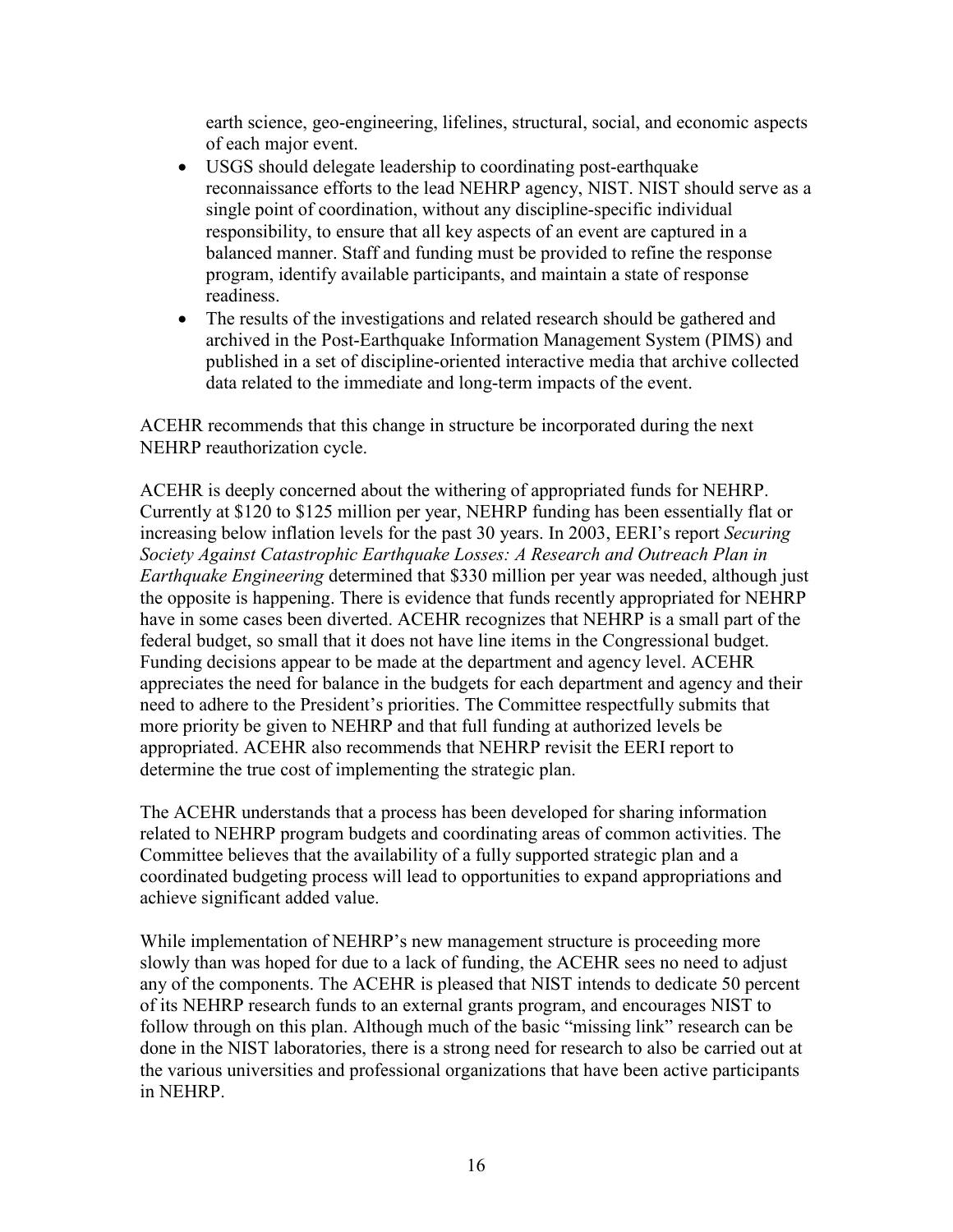The ACEHR has developed into a collaborative group of earthquake professionals. The Committee appreciates the diversity of participants and balanced perspectives that are represented. The members of ACEHR appreciate the opportunity to review the NEHRP Strategic Plan during its development and would like that same opportunity for future strategic plans, annual reports, and other documents produced by the NEHRP Secretariat. The ACEHR's ability to use eTechnology to conduct its deliberations from remote sites and within public view was demonstrated during the completion of this report and makes such active participation a real possibility. The ACEHR also believes that it would benefit from more representation from the lifelines and financial industries, as well as from urban planners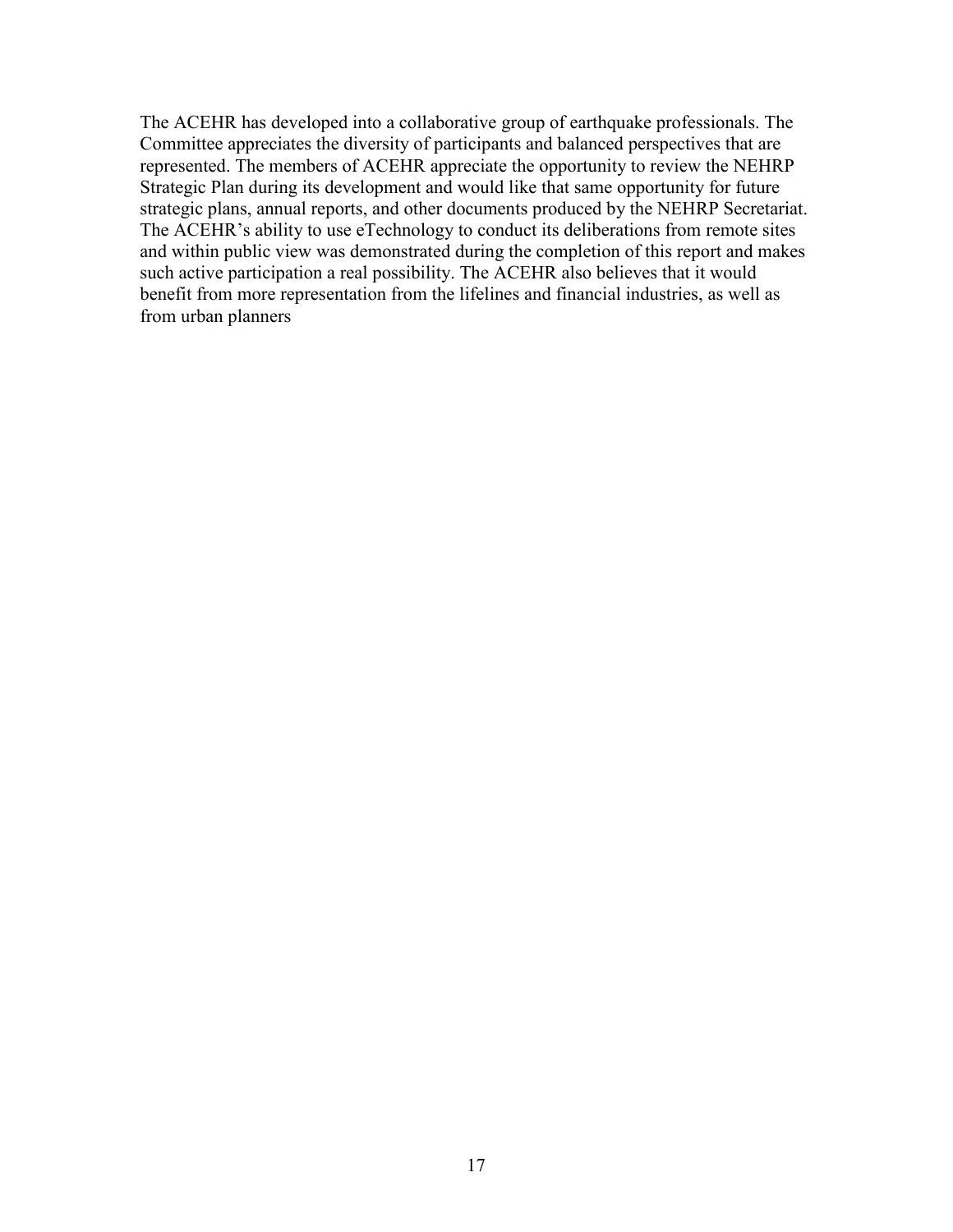## Appendix —Trends and Developments in Science and Engineering

## A. Social Sciences

## A.1 General

The field of risk analysis has assumed increasing importance for the social sciences in recent years given the concern by both the public and private sectors in safety, health, and environmental problems. There is a need for more detailed studies on risk assessment, taking into account the built-in environment to complement the research that has been undertaken on hazard assessment (the nature of the earthquake risk).

## A.2 Risk Assessment

Risk assessment encompasses studies that estimate the chances of a specific set of events occurring and/or their potential consequences. Scientists and engineers need to provide the users of these data with a picture of what is known regarding the nature of a particular risk and the degree of uncertainty surrounding these estimates. They also have to be sensitive to their role as assessors of these estimates. It is not uncommon for the public to hear Expert 1 and Expert 2 disagree about the level of risk. There may be many different reactions to these conflicting reports. One layperson may decide that he or she cannot rely on the judgment of any expert. Another may decide to focus on the expert supporting his or her own view of the risk. Someone else may seek out the views of other experts to see if there is a degree of consensus on the nature of the risk.

A key question to be addressed in undertaking risk assessment is the degree of uncertainty regarding both probability and outcomes. It is much easier to construct such a curve for earthquakes than for terrorist activities. However, even for these more predictable accidents or disasters, there may be considerable uncertainty regarding the likelihood of the occurrence for earthquakes and the resulting damage. Providing information on the degree of uncertainty associated with risk assessments should increase the credibility of the experts producing these figures. There is also a need for experts to state the assumptions on which they are basing their estimates of the likelihood of certain events occurring and the resulting consequences. The nature of these assumptions should enable the public to gain a clearer picture about why there is so much ambiguity surrounding estimates of some risks and much less uncertainty on others

## A.3 Risk Communication

There is a need to present information to individuals so that they appreciate the meaning of low and high probabilities. Laypersons are not likely to process these data in ways that scientists and engineers would like them to. Most people believe small numbers can be easily dismissed, while large numbers get their attention. By stretching the time frame over which the probability of an extreme event is presented, people may pay attention to an event that they would otherwise ignore. The following example illustrates how the same probability, one presented using a long time horizon and the other using a short one, can influence the adoption of protective measures. If a company is considering earthquake protection over the 25-year life of its plant, managers are far more likely to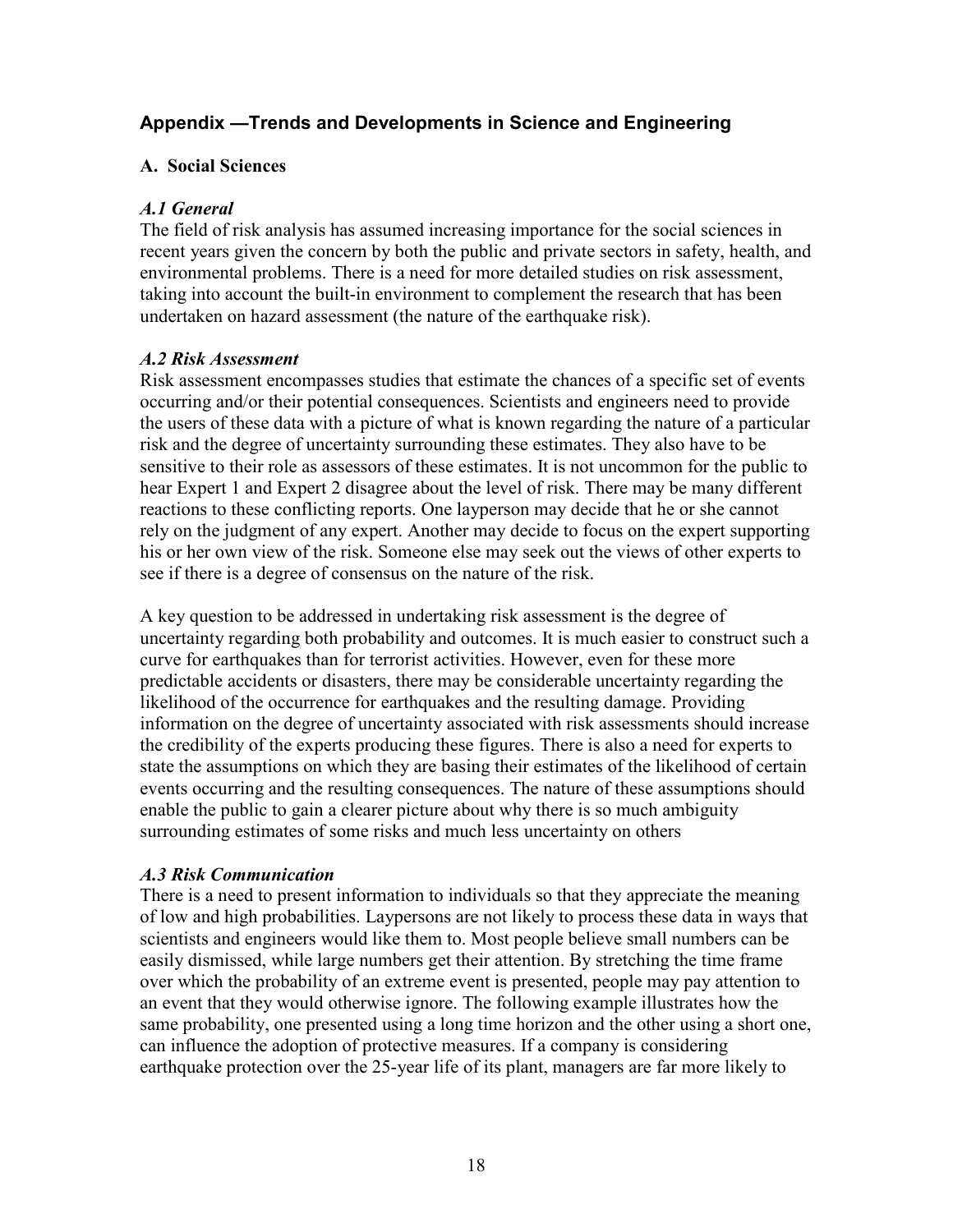take the risk seriously if they are told the chance of at least one earthquake occurring during the entire period is 1 in 5 rather than 1 in 100 in any given year.

#### A.4 Achievements

Since the inception of NEHRP, NSF has been responsible for funding basic and applied research on the societal dimensions of earthquakes, including research on earthquake mitigation, preparedness, response, recovery, and related topics, such as risk assessment and communication and earthquake loss reduction policy.

In 2004, the National Research Council Committee on Disaster Research in the Social Sciences was charged with assessing the importance and contributions of social science research sponsored over the years by NEHRP and with identifying new frontiers for research. Again, the vast majority of this work was supported by NSF. The Committee's report, Facing Hazards and Disasters: Understanding Human Dimensions (National Research Council, 2006), highlighted numerous ways in which NEHRP-sponsored research has improved our understanding of the societal aspects of earthquakes and other threats, including technological disasters and terrorism. The report also recognized the need for new research on a range of hazard-related topics. Examples highlighted in the report include research to identify better mechanisms for intervening into the dynamics of hazard vulnerability; to encourage the adoption of mitigation measures and evaluate the effectiveness of existing measures; to assess the impacts of changes over time in hazardrelated laws, policies, and programs; and to better understand the challenges associated with near-catastrophic and catastrophic disaster events. Also emphasized were the need for funds to support data archiving, preservation, and sharing; stronger efforts directed to the development of a disaster research workforce; and research on enhancing multidisciplinary and interdisciplinary collaborations in hazard-related fields.

## A.5 Challenges

There is a need for agencies concerned with implementation of NEHRP to fund research that advances the understanding of the social, psychological, and economic factors that encourage or inhibit residents and businesses from investing in mitigation measures. One key document published by the National Science and Technology Council's Subcommittee on Disaster Reduction, Grand Challenges for Disaster Risk Reduction (Subcommittee on Disaster Reduction, 2005), calls explicitly for research that makes it possible to provide hazard and disaster information when and where it is needed (Grand Challenge #1); develop hazard mitigation strategies and technologies (Grand Challenge #3); recognize and reduce critical infrastructure vulnerabilities (Grand Challenge #4); assess disaster resilience (Grand Challenge #5); and promote risk-wide behavior (Grand Challenge #6). None of these Grand Challenges can be addressed without the kind of research in the social, economic, and policy sciences that NSF has historically supported.

Securing Society Against Catastrophic Earthquake Losses: A Research and Outreach Plan in Earthquake Engineering, a consensus report developed by EERI (2003), contains an entire section devoted to needed research that can result in enhancing community resilience in the face of the earthquake threat. The topics identified as requiring additional research include factors that drive societal and community vulnerability to earthquake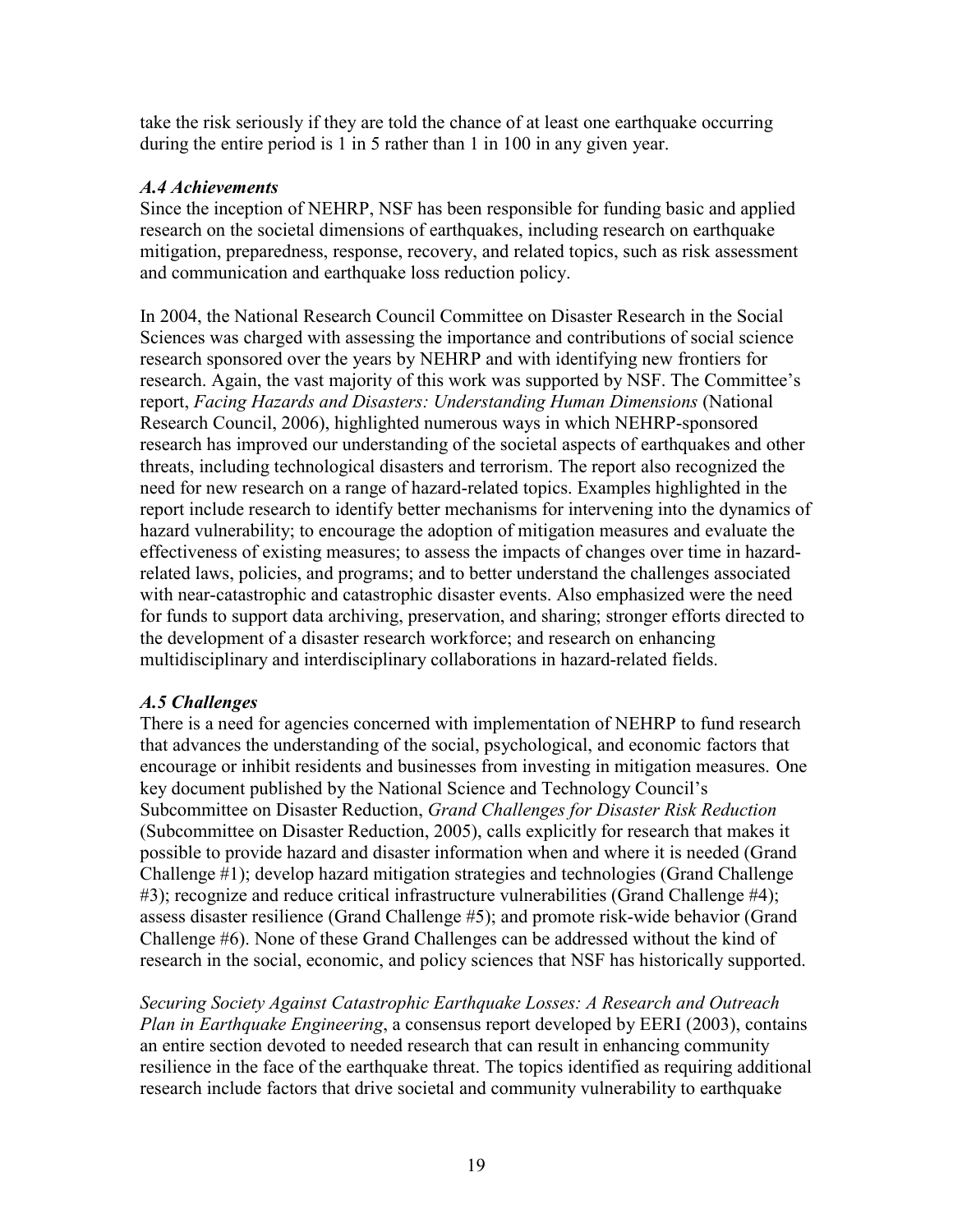hazards; the relative cost and effectiveness of alternative risk management policies; earthquake impacts on households, businesses, and communities, along with strategies for reducing those impacts; demands that earthquakes place on response and recovery systems, as well as how to improve such systems; and factors that affect the adoption and implementation of risk management practices.

One way to encourage this research is to promote a risk analysis framework for future research in the hazards area. As noted above, the field of risk analysis has assumed increasing importance for the social sciences in recent years given the concern by both the public and private sectors in safety, health, and environmental problems. Risk analysis encompasses three interrelated elements: risk assessment, risk perception, and risk management.

Successful risk analysis requires scientists and engineers to undertake risk assessments to characterize the nature and uncertainties surrounding a particular risk. One also needs social scientists to characterize the factors that influence risk perception by individuals, groups, and organizations. While traditional risk assessment focuses on losses that are often measured in monetary units, risk perception is concerned with the psychological and emotional factors that have been shown to have an enormous impact on behavior. There is a need to develop *risk management* strategies that involve risk communication, economic incentives, standards, and regulations for managing these risks. Given the challenges in processing information on these risks, as well as the interdependencies between individuals and firms which create negative externalities, funding should support research that examines strategies for reducing future losses efficiently while addressing equity and affordability issues.

## B. Earth Science

## B.1 General

This section addresses aspects of earthquake seismology, strong-motion seismology, and developments in associated programs relevant to NEHRP. The knowledge, tools, and practices in this arena overlap science and engineering—especially relating to design ground motions, where scientists and engineers work closely together. They also overlap science and emergency management.

Although there currently is no scientific capability to predict within narrow bounds the size, location, and occurrence time of future earthquakes, there is much that can now be predicted with some degree of certainty. For example, the likely locations and sizes of future earthquakes that threaten major metropolitan areas in many parts of the Nation are reasonably well known, and detailed predictions can be made of the severity of ground shaking that will result from these earthquakes, as well as the effects of the shaking on buildings, infrastructure, and facilities.

Seismologists currently emphasize three basic approaches to meeting societal needs for earthquake loss reduction: the analysis and mapping of seismic hazards, ground-motion forecasts for scenario planning, and rapid post-event notification. At the same time, there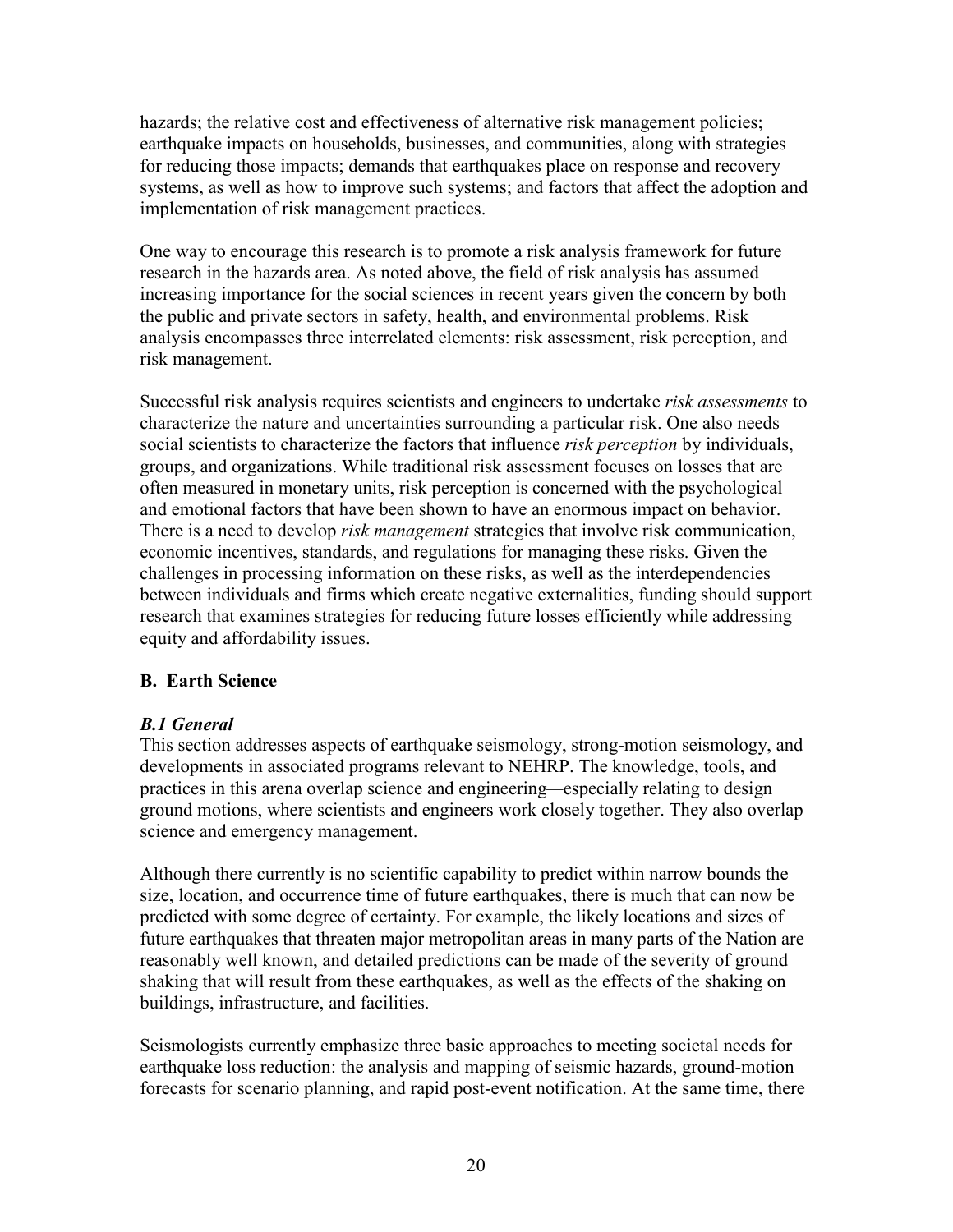is vigorous research aimed at: (1) integrating seismology, geology, geodesy, and fault mechanics to develop a comprehensive physics-based understanding of earthquake phenomena; (2) achieving capabilities for earthquake *forecasting*, based on rigorous statistical studies of space-time patterns of earthquake occurrence; and (3) developing reliable methods for providing *earthquake early warning* (real-time alerting once an earthquake is in progress and before energetic seismic waves arrive).

#### B.2 Achievements and Challenges

The March 2008 NEHRP Annual Report, the April 2008 SESAC Report, and other NEHRP reports summarize many notable achievements and developments in earth science relevant to NEHRP goals. Some selected items are presented to give the reader a sense of stimulating developments and important strides being made. The ACEHR also includes perspectives on some programmatic aspects of NEHRP that relate to these earth science developments, including challenges.

Episodic tremor and  $slip$  — One of the most exciting geophysical discoveries since the plate tectonics paradigm of the 1960s is the documentation of non-volcanic tremor and associated deep, episodic aseismic slip events in a number of subduction zones around the world. Now referred to as ETS (episodic tremor and slip), this remarkable geophysical phenomenon has been particularly well-documented in the Cascadia subduction zone that threatens the Pacific Northwest and western British Columbia. Deep episodic tremor has now also been found beneath the San Andreas fault in central California. Achieving an improved understanding of possible relationships between ETS events and potential future large earthquakes is an important and scientifically intriguing challenge.

Ground motion prediction modeling — An important development for ground motion prediction modeling, as well as for probabilistic seismic hazard analysis and earthquake engineering design, was the completion in 2007 of the PEER Center Next Generation Attenuation (NGA) models for shallow crustal earthquakes in the western U.S. Unfortunately, these models still suffer from sparse near-source recordings of strong ground motion. The new models provide improved reliability in the prediction of the median levels of ground motions, but their variability has not been reduced. The site-tosite variability in ground motions depends not only on the shallow geological structure, but also on features of the fault rupture process itself, such as rupture directivity, that cause spatial variations in ground motion levels. Dynamic models may provide an important approach to understanding the physical limits on strong ground motion levels. This may help to quantify the shape of the distribution of extreme ground motion values, which is difficult to discern in the strong motion data but has a large impact on seismic hazard analyses and design.

*Earthquake early warning* — During the last few years, significant progress has been made outside of the U.S. in the development of earthquake early warning systems designed to provide alerts ahead of the arrival of strong shaking in heavily populated areas. Such systems are currently operational in five countries (Japan, Mexico, Turkey, Italy, and Romania) and are under development in six others (Taiwan, Iceland,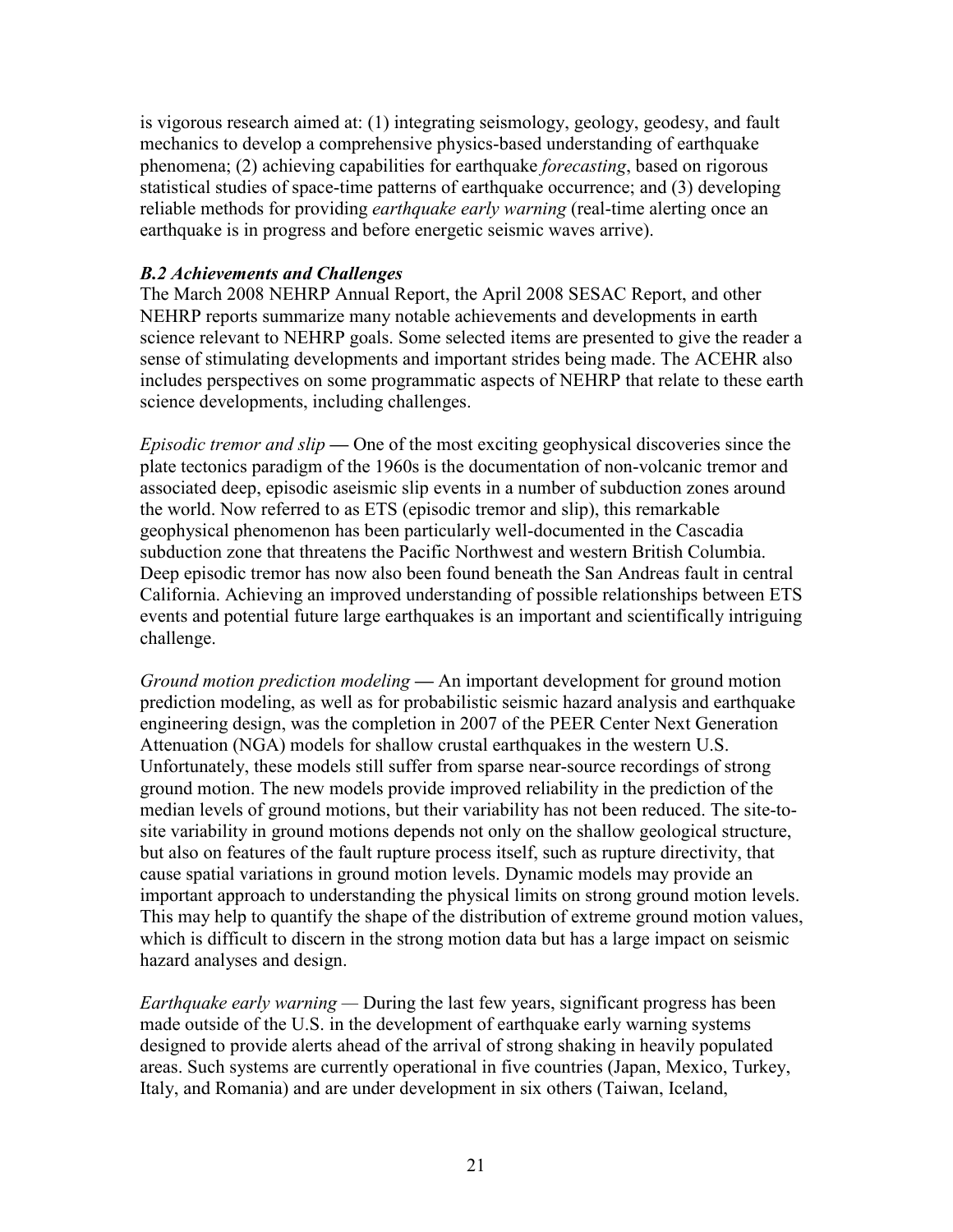Switzerland, Greece, and Egypt). In the U.S., pre-prototype earthquake early warning tests are being conducted by member institutions of the California Integrated Seismic Network (CISN), a regional component of ANSS, as part of a 3-year program funded by the USGS. The assessment of SESAC is that much work remains to be done before this technology could be confidently used as part of a national program for earthquake public safety.

Multihazards demonstration project in southern California — An important new thrust for the USGS Earthquake Hazards Program is a Multihazard Demonstration Project (MHDP) in southern California, which will demonstrate how hazards science can be used to improve resiliency to a range of natural disasters. During 2007–2008, the major activity of the MHDP is the development of an earthquake planning scenario for southern California. The scenario assumes a magnitude 7.8 earthquake on the southern San Andreas fault, with fault rupture beginning near the Salton Sea and propagating northwestward past San Bernardino to just north of Palmdale. Damage assessments from the scenario will be incorporated into the November 2008 "Great Southern California ShakeOut" (a community outreach activity) and the Golden Guardian exercise for emergency managers in the 8 counties and more than 200 cities of southern California.

California statewide earthquake rupture forecast — In 2008, the USGS and its partners are delivering the first-ever statewide earthquake rupture forecast model for California. This model, developed collaboratively with the California Geological Survey (CGS) and the SCEC, provides input to the national seismic hazard maps and will be used to update earthquake insurance premiums in the state.

Large-scale, geographically distributed collaborations — Multi-institutional partnering is increasingly enabling the development and sharing of seismological data, geophysical models, and computational tools by a broad community of investigators. Examples are ANSS; the SCEC Community Modeling Environment, providing a virtual collaboratory for knowledge management, hypothesis formulation and testing, data conciliation and assimilation, and prediction; and the National Center for Engineering Strong-motion Data, a new "one-stop" access facility created by the USGS Earthquake Program and the CGS Strong-Motion Instrumentation Program, which not only makes strong ground motion databases widely available but will also support and integrate international data collection activities currently performed by the COSMOS Virtual Data Center.

NSF/Geosciences synergy with USGS — Synergy between NSF- and USGS-funded programs is becoming increasingly critical for the success of data acquisition, data processing/archiving/distribution, and seismological research relevant to NEHRP goals. Examples include: (1) joint funding of SCEC III, the current 5-year phase of SCEC; (2) joint operation of the Global Seismographic Network (GSN); and (3) contributions to NEHRP goals by all three EarthScope components (USArray, SAFOD, and Plate Boundary Observatory (PBO)). One challenge is to achieve greater coherence, where feasible, between NSF and USGS strategic planning as it relates to NEHRP goals.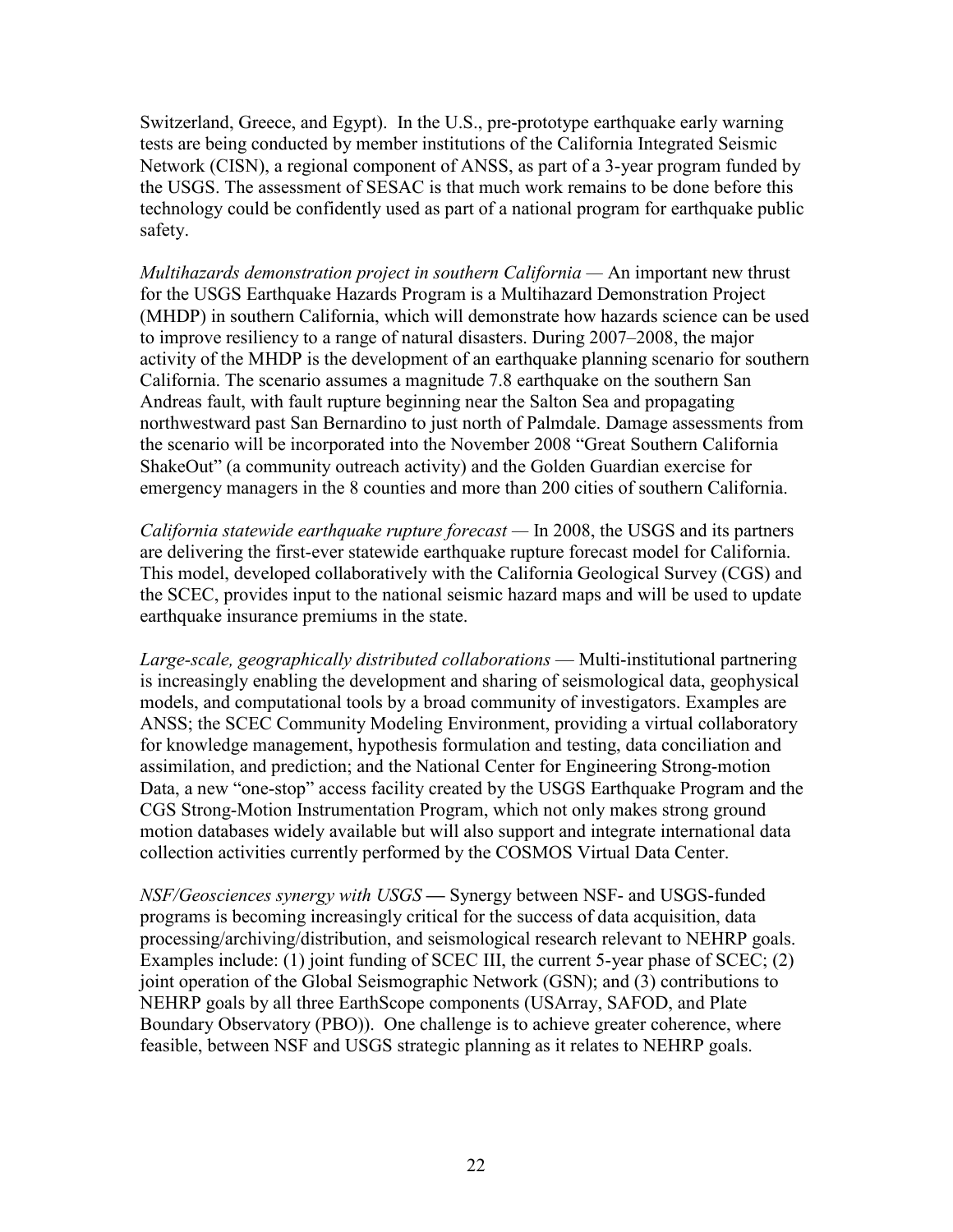NSF/EarthScope's USArray — The first 400-station complement of USArray (intended primarily to study deep earth structure) was completed in 2007, with a footprint covering a large part of the western U.S. (Washington, Oregon, California, Nevada, and the western parts of Montana, Idaho, Utah, and Arizona). Many of these non-NEHRP stations fill in large gaps in regional seismographic coverage of the western U.S., which unfortunately will reappear when the transportable stations progressively move after 18– 24 months. Lack of ANSS funds to "adopt" a sizeable subset of these high-quality broadband stations to fill geographic holes in the system will mean a missed opportunity for NEHRP.

USGS's ShakeMap and FEMA's HAZUS — The ability to integrate ANSS ShakeMap data with HAZUS for loss estimation is proving to be an extremely valuable tool, both for rapid post-event impact assessment and for scenario planning. Coordination between the USGS and FEMA to develop and improve ground-motion-based HAZUS loss estimates is a NEHRP success story. Challenges still remain for automating the rapid production of HAZUS results, particularly in large metropolitan areas, when ShakeMap data are generated by a moderate to large earthquake.

The Need for Full Funding of ANSS — The USGS and its ANSS partners now produce in real-time, or near real-time, an unprecedented suite of Web-based information products on earthquake effects that assist disaster response agencies. ShakeMap, ShakeCast, and the PAGER system provide specific, detailed information on earthquake effects that could not have been imagined at the time of the 1989 Loma Prieta, 1994 Northridge, and 1995 Kobe earthquakes. The ability of the USGS to provide real-time earthquake data and products that enable rapid and efficient local, state, and federal response is dependent on the continued expansion of ANSS and funding to maintain and sustain operations. Progress in engineering seismology is being hindered by the inadequacy of strong motion recording systems throughout the U.S. Even in seismically active regions such as California and the Pacific Northwest, there are not enough recorded ground motion time histories for use in representing earthquake ground motions for structural design. The situation is even worse elsewhere. A particularly important need for strong motion recordings is to understand the seismic response of urban regions. There are not dense enough urban strong motion arrays to allow an understanding of the spatial variations in ground motions (and damage) that characterize most earthquakes. For a host of compelling reasons, full funding of ANSS is urgently needed.

Human resource problem — The April 2008 SESAC report calls attention to a critical human resource problem within the USGS. The problem afflicts other NEHRP agencies as well. Indeed, an aging workforce and decreasing numbers of students pursuing careers in NEHRP-related science could foreshadow a major human resource problem for NEHRP. In the case of the USGS, its ability to meet a number of mission-critical tasks is seriously threatened by the steady decrease in the number of research scientists actively engaged in the Earthquake Hazards Program—from a high of over 400 staff supported in the 1980s to 220 at the end of 2007.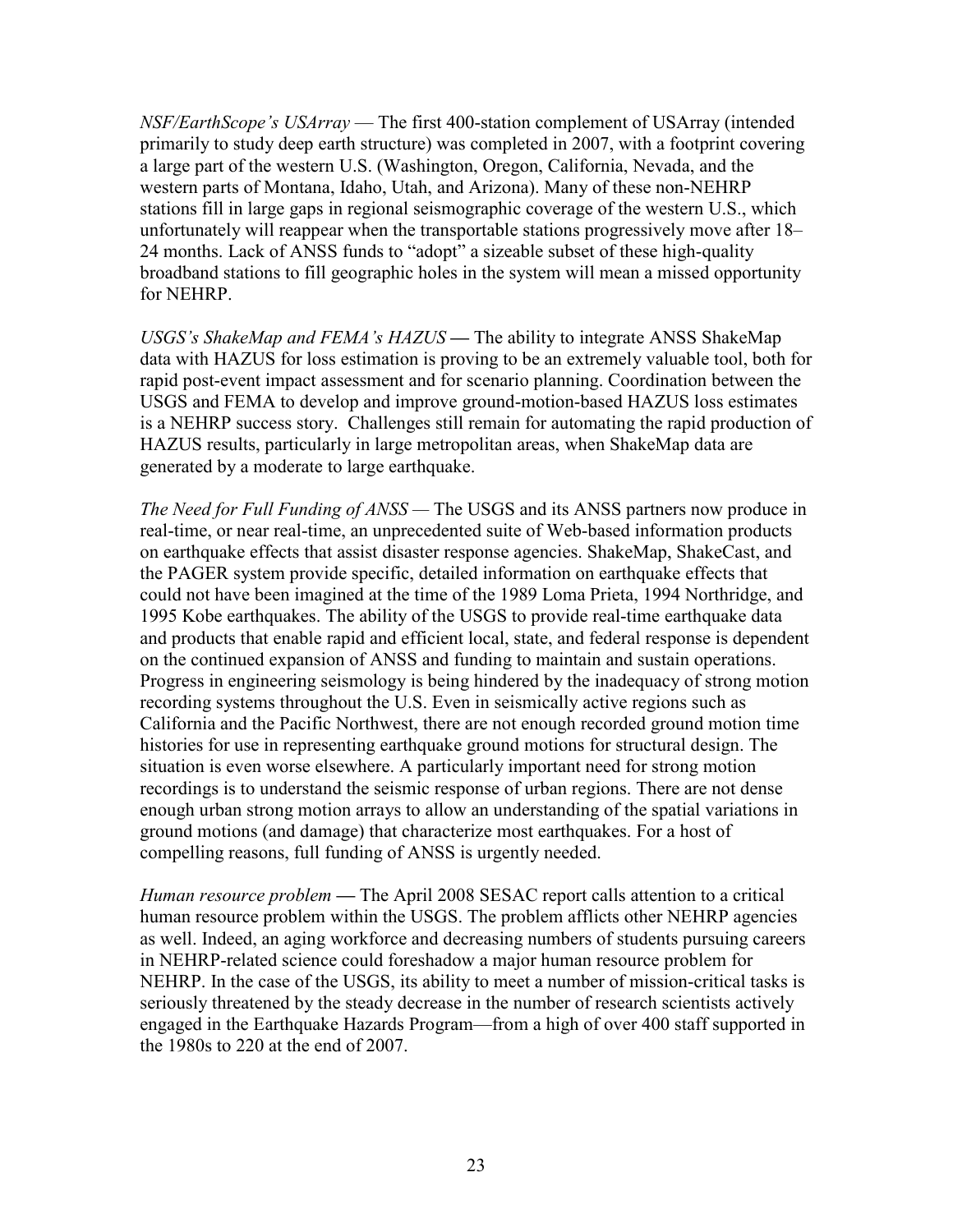## C. Geotechnical Earthquake Engineering

## C.1 General

Geotechnical earthquake engineering is traditionally placed between the disciplines of earth science and structural engineering, although it interfaces with all earthquake-related disciplines given its breadth. As a result of the geotechnical engineering profession's placement and its size relative to earth science and structural engineering, its true impact on earthquake resilience can be underappreciated at times. However, advancements in earthquake resilience require incorporation of important geotechnical effects of earthquakes, such as surface fault rupture, seismic site effects, liquefaction, seismic instability, and soil-foundation-structure interaction. As the criticality of a multidisciplinary approach to addressing earthquake hazards (as well as other hazards) is recognized, geotechnical engineering as a natural linkage between disciplines can provide a critical path forward in increasing earthquake resilience.

## C.2 Achievements

The important effects of local ground conditions on earthquake ground motions is now widely appreciated and incorporated in the International Building Code. Liquefaction is also widely recognized as a critical hazard, and liquefaction triggering procedures are fairly well established for many soils. Potential seismic slope instability hazards are mapped by several state geologic surveys, and dam/waste regulatory agencies have established comprehensive evaluation procedures. Geotechnical engineers have led the development of quantitative GIS-based documentation of the effects of earthquakes.

## C.3 Issues and Challenges

Significant challenges remain, however, in the geotechnical earthquake engineering and related professions. Earthquake science and engineering should grow more interconnected and interdisciplinary. NEHRP can shepherd this emerging trend. Geotechnical engineering needs to be an integral part of multidisciplinary research. Although NIST's establishment of an external grant program fills a critical gap between NSF-funded basic research and applied research needed for effective implementation, the NIST earthquake research program should include the effective transfer of geotechnical engineering knowledge.

Levee and flood protection system reliability, including their seismic performance, must be addressed by the Nation. Improved hazard maps for ground failure and methods for characterizing the magnitude and distribution of ground movements triggered by earthquakes are needed. Better methods are needed for predicting liquefaction impact on geographically distributed systems. Analytical procedures have been developed for predicting ground deformation and characterizing structural response to ground movements. Research facilities, such as NEES, can be employed to clarify ground movement and soil-structure interaction for practical purposes. In particular, the profession lacks clear guidance on the potential impact of soil-structure interaction on building performance.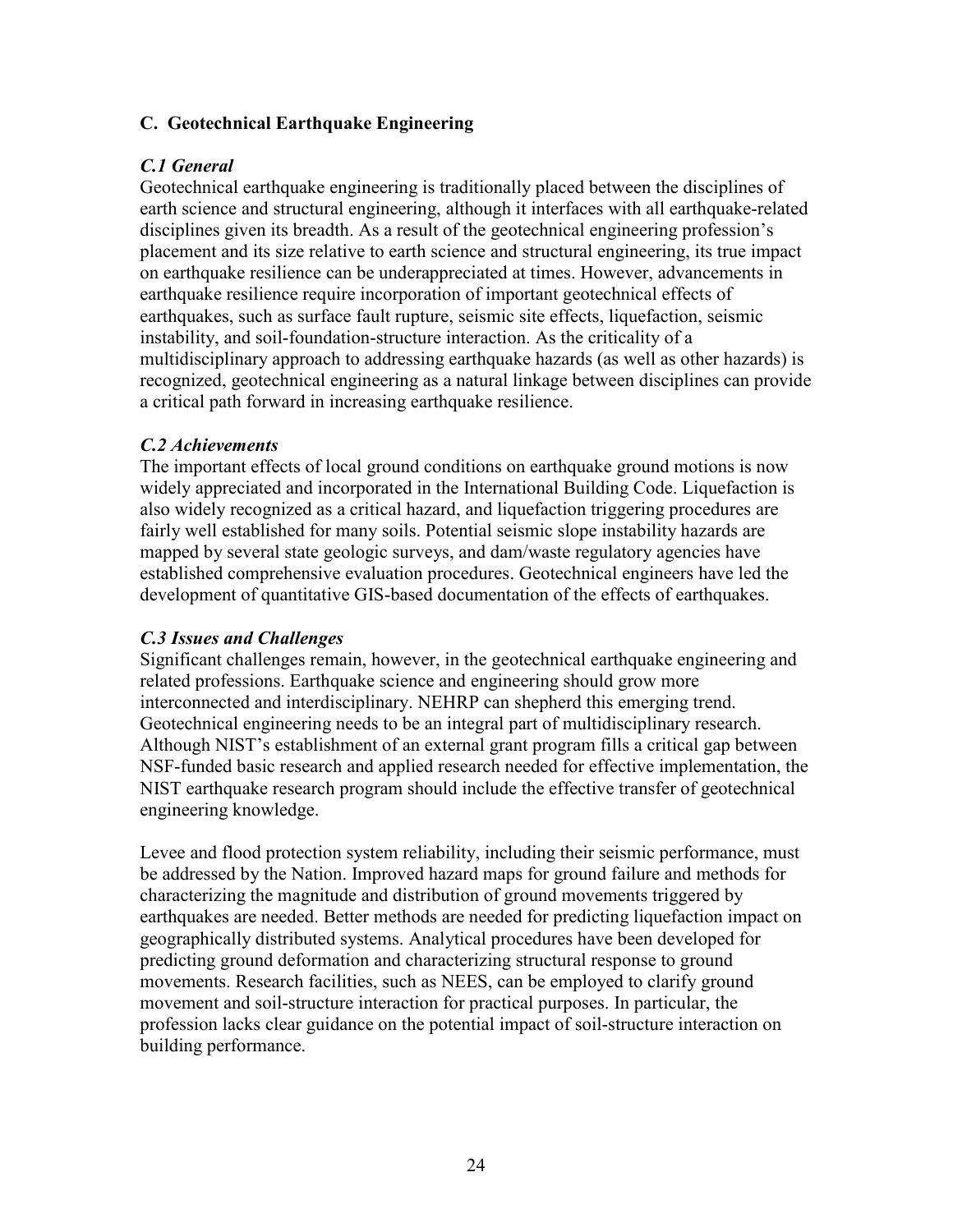High-end computing coupled with enhanced visualization software is transforming the manner in which we evaluate seismic performance. Supporting efforts need to continue toward characterization of geo-material properties and the uncertainty inherent in any seismic problem. Field and laboratory experiments are required to advance earthquake science and engineering through innovative site and material characterization technologies. The geotechnical information collected following earthquakes should be archived as well and made available to researchers, engineers, planners, and emergency responders. Incorporation of advanced technologies and imaging techniques, such as Light Detection and Ranging (LiDAR), in post-earthquake reconnaissance can strengthen the lessons that the profession can glean from future earthquakes.

Performance-based earthquake engineering requires consensus methods for selecting and scaling ground motions to represent the seismic hazard at a project site and quantitative data that translates calculated engineering responses into damage and then deaths, dollars, and downtime. Without full implementation of ANSS, the spatial variability of ground shaking due to local geology cannot be refined or utilized optimally in post-earthquake emergency response. Geotechnical structures, including downhole arrays, should be better instrumented. Better models of ground shaking near faults and in the eastern and central U.S. are required. Owners should be motivated to better understand the special nature and needs of their project and engage engineers to design for the desired level of performance according to a site-specific hazard assessment. While NEHRP should advance codes, the Program should advance tools that move the profession toward true performance-based design.

## D. Structural Earthquake Engineering

## D.1 General

Recent developments in structural engineering include efforts to develop performancebased engineering and methods to develop tools for health monitoring and rapid assessment of structural condition following earthquakes.

Performance-based engineering comprises two primary parts: (1) the development of practical and reliable means of predicting the probable behavior of buildings and structures in earthquakes and the effects of this behavior on society; and (2) the development of technologies that can effectively control and limit earthquake damage and consequences in both new and existing structures.

Following earthquake disasters, society has a need to identify those buildings and structures that are safe for continued occupancy and for use as centers for recovery, as well as those structures damaged to an extent that renders them unsafe or otherwise unusable. In the past, assessment of structural condition could be conducted only through the efforts of individual engineers with the knowledge and skills to rapidly assess damage and make reliable judgments as to structural condition. In a large disaster, such as a major earthquake affecting Charleston, Los Angeles, Memphis, Seattle, San Francisco, or Salt Lake City, thousands of buildings and lifeline structures will be affected. There are not enough sufficiently trained engineers or government officials to perform the needed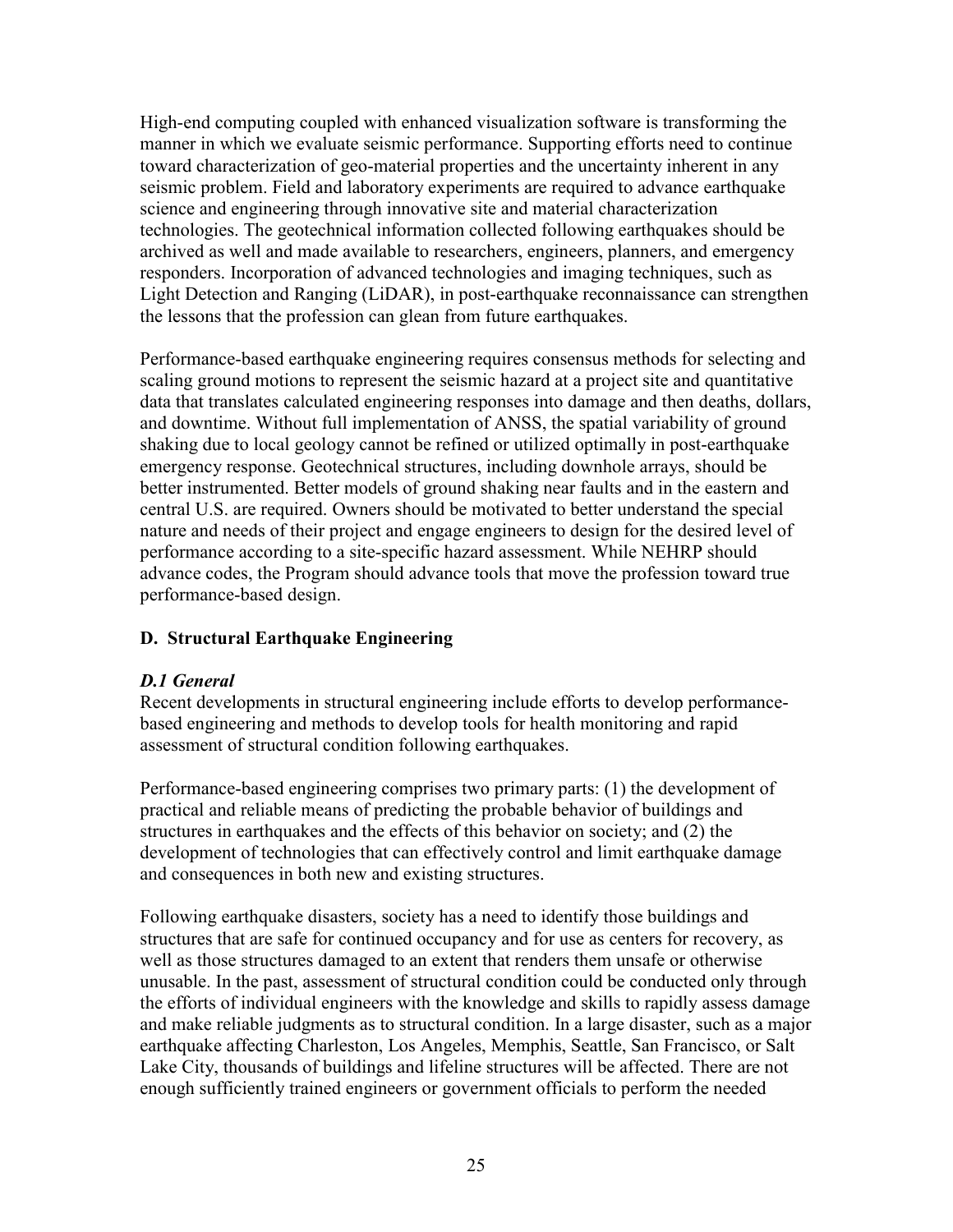assessments in a rapid manner. Failure to identify safe, useable, and unusable structures places citizens in the affected regions at greater risk and hinders the ability of government to marshal the resources necessary to speed aid to the affected region.

#### D.2 Achievements

The ability to predict before an earthquake occurs how individual buildings and structures, as well as entire portfolios of buildings and structures, will behave is essential to any program intended to increase society's earthquake resiliency. Without this capability, it is impossible to understand the risks or to effectively allocate resources to mitigate these risks. Twenty years ago, such performance assessments could be made only by a very few expert engineers who had the knowledge and judgment to effectively perform this task. These experts numbered far too few to permit widespread and routine assessment of the risks.

The development and introduction of HAZUS approximately 10 years ago provided the capability to realistically assess earthquake risks at a community level, but did not provide engineers with the ability to reliably predict the likely performance of individual structures. Work undertaken at the three NSF-sponsored EERCs has begun to provide engineers with the tools needed to reliably predict the performance of individual buildings and structures in terms of the likely damage and, more importantly, the human, economic, and societal losses resulting from this damage. Many fledgling simulation tools and some significant amounts of data have been developed that enable the use of these tools to predict the performance of some classes of structures. These tools are slowly being disseminated to the practicing professionals in useable form.

Once earthquake risks to society have been identified, it is essential that engineers have cost-effective construction technologies capable of limiting damage to acceptable levels if they are to be effectively controlled. Twenty years ago, seismic isolation and passive energy dissipation technologies were known and available but proved to be prohibitively expensive to implement in many structures. Structural engineering researchers have focused much attention in recent years on the development of alternative damageresistant structural systems that are more economical to implement. Some noteworthy success has been achieved, including development and adoption by the building codes of buckling-restrained braced steel frames and precast-hybrid concrete frames, both damage-resistant systems. In addition, new methods of constructing traditional structural systems are becoming available, providing a capability to design and build a more damage-resistant environment. Work is continuing in both areas. Perhaps equally important, researchers are also developing methods to reduce risk associated with a variety of nonstructural components and systems, including storage racks, ceiling systems, interior partitions, electrical systems, and similar items. This is particularly important because most of the economic losses associated with recent U.S. earthquakes have resulted from nonstructural rather than structural damage.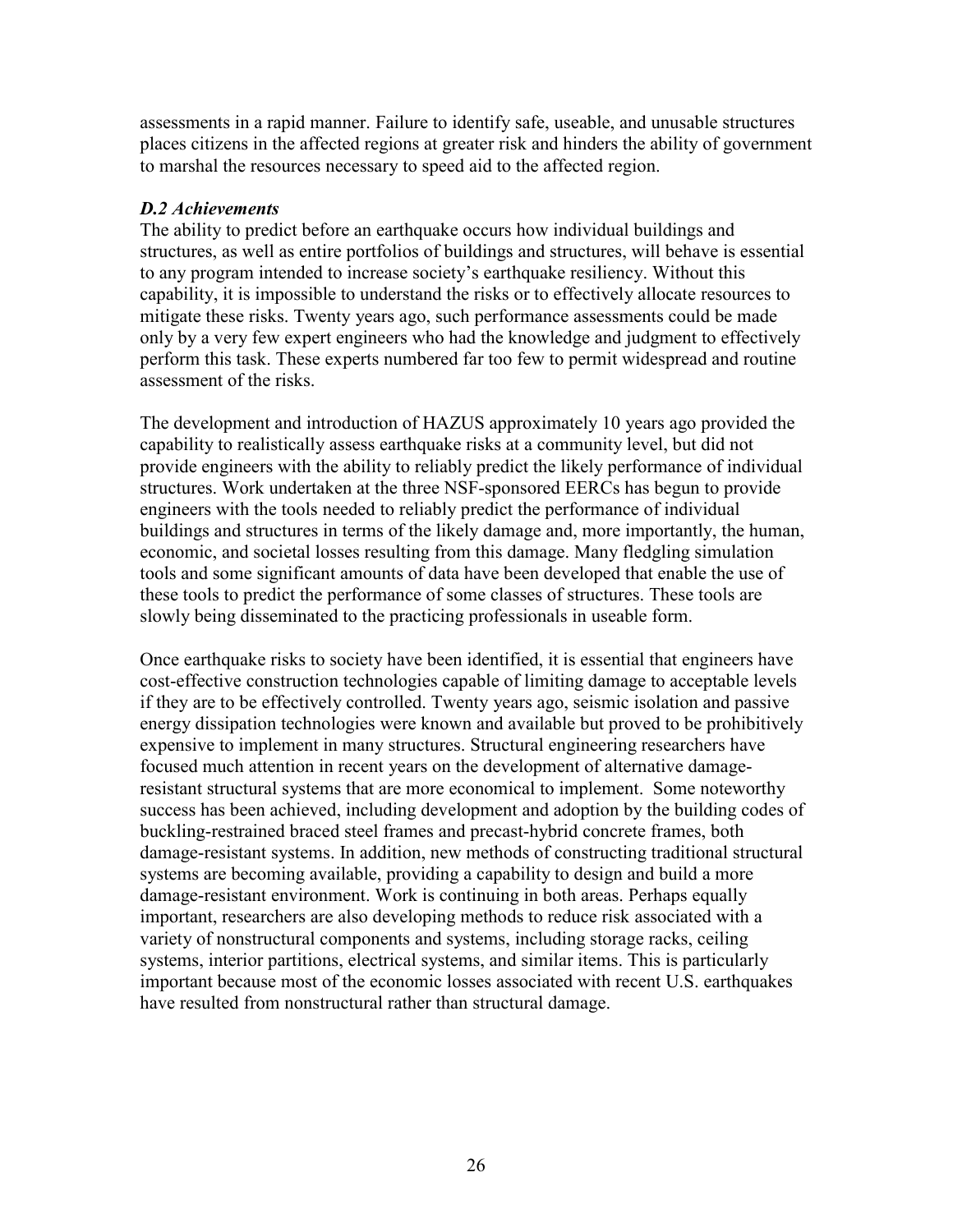## D.3 Issues and Challenges

Substantial additional work is required to enable effective implementation of performance-based engineering procedures. Needs include the following:

- Development of fragilities and consequence functions for the many types of structural systems and nonstructural components found in buildings and structures so that the performance of new and existing buildings and structures and the losses associated with this performance can be accurately predicted.
- Development of reliable means of predicting structural collapse so that existing structures that are truly hazardous can be identified and so that new structures can be reliably designed to protect life safety.
- Continued development of performance-based engineering tools that will enable engineers and other design professionals to reliably assess structural performance and design buildings and structures for improved performance.
- Development of practical and effective structural systems that can be used to minimize damage and loss in both new and existing structures.
- Development of tools that will enable the data collected from ANSS and privately-owned health monitoring instruments in buildings to instantaneously collect, process, and interpret the data so as to make rapid assessments on structural condition.
- Education of the design professional community so that they can effectively use these new tools.

## E. Lifelines Earthquake Engineering

## E.1 General

Lifelines provide the networks for delivering resources and services necessary for the economic well-being and security of modern communities. They are frequently grouped into six principal systems: electric power, gas and liquid fuels, telecommunications, transportation, waste disposal, and water supply. Taken individually, or in aggregate, these systems are essential for emergency response and restoration after an earthquake, and are indispensable for community resilience.

## E.2 Achievements

Significant advances in lifeline earthquake engineering have been made in highperformance computational models that simulate complex networks. These models put out highly graphic, detailed scenarios that enable modelers and associated emergency personnel to visualize a wide range of responses from an entire lifeline system to a specific part of that system. By running multiple scenarios, with and without modifications of the system, operators can identify recurrent patterns of response and develop an overview of potential performance, helping them plan for many eventualities and improving their ability to improvise and innovate in the event of a real earthquake.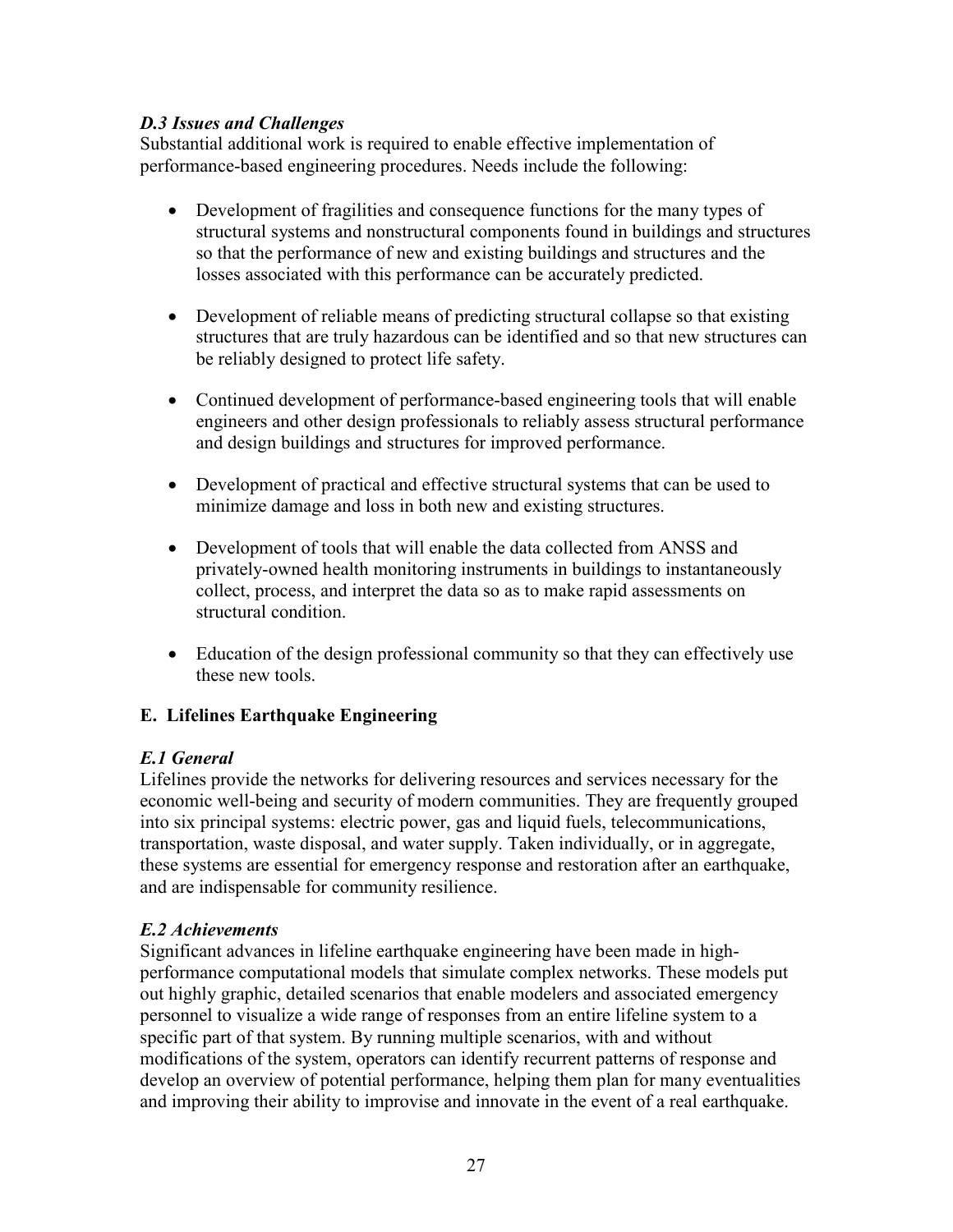Major assessments of system-wide earthquake performance have been undertaken by water utility companies, including the East Bay Municipal Utility District, Los Angeles Department of Water and Power, and the San Francisco Public Utilities Commission, as the basis for planning and rehabilitation of their systems. These assessments have used advanced system simulations and seismic hazard characterization using the results of NEHRP-supported research and development programs.

Lifeline system disruption has a direct effect on business losses that, in turn, have multiple related effects on other businesses. There is a growing body of research and applications associated with the economic and social consequences of lifeline damage and loss of functionality. The economic and community consequences of earthquake damage are being integrated with system simulations to create models and a modeling process that link the earthquake response of lifelines through system reliability to regional economic and social impacts.

A significant trend in lifeline and geotechnical earthquake engineering has been the implementation of large-scale and centrifuge testing facilities to assess lifeline response to earthquake loading. Examples include the large-scale and centrifuge experiments currently underway at NEES, as well as shake-table and full-scale tests at various universities, including those supported by the EERCs.

Both the process and specific applications being developed for lifeline earthquake engineering are transferable to other hazards, including natural hazards and human threats. Studies of lifeline system response to the World Trade Center Disaster have emphasized the remarkable degree of interdependence that exists among lifeline systems. The investigation of such interdependencies has been a cornerstone of lifeline earthquake engineering research and modeling. There is considerable benefit being derived from lifeline earthquake engineering for improving the security of civil infrastructure against natural hazards as well as major accidents and terrorism. Because of the cascading effects that can result from lifeline disruption, local lifeline damage can rapidly expand to have a regional, national, and even an international impact. Examples include the disruption of the New York Stock Exchange due to loss of telecommunications and electricity after the World Trade Center Disaster and the impact of Hurricane Katrina on the U.S. petroleum and natural gas delivery infrastructure, affecting the worldwide cost of both commodities.

Since Hurricane Katrina, there has been a notable shift in emphasis from protecting critical infrastructure to ensuring that communities are resilient. Understanding and planning for effective lifeline response after extreme events is a key part of developing community resilience. NEHRP-supported programs have led the way to understanding and planning for the disruption of critical lifeline services and to providing important tools and modeling procedures for multihazard applications.

## E.3 Issues and Challenges

Substantial work is needed to address lifeline system preparedness, improve performance, and coordinate improvements to achieve enhanced community resilience. Significant issues and areas include: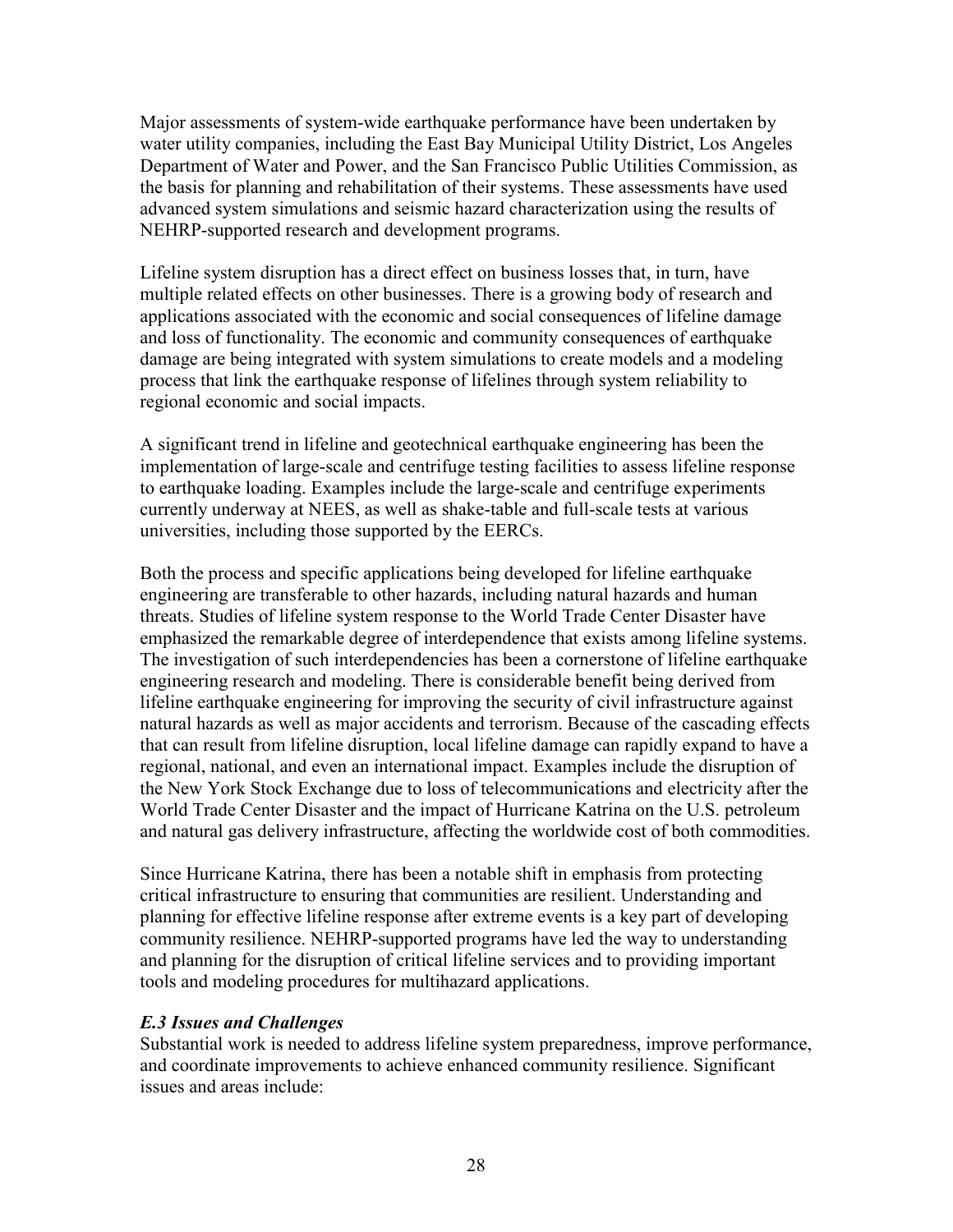- NEHRP lost its only dedicated source of support for implementing lifeline risk reduction measures in practice when FEMA funding for the American Lifelines Alliance was removed after FY 06 and only no-cost extension granted thereafter. Support for implementation needs to be restored, with a new model for the collaborative setting of priorities and programmatic support for measures to mitigate lifeline earthquake hazards.
- National workshops could be convened to obtain balanced and multidisciplinary advice from the lifelines community on the development of a coordinated approach to lifeline earthquake risk reduction. The workshops could address the multihazard aspects of lifeline performance and could result in a consensus on how NEHRP activities can advance multihazard resilience. NIST is the most appropriate host of such workshops.
- Consistent with the Grand Challenges, NEHRP-related activities to improve lifeline earthquake engineering could support efforts to recognize and reduce the vulnerabilities arising from interdependencies among different lifeline systems.
- Support could be sought for critical lifelines from governmental agencies not part of NEHRP. Foremost among the departments with agencies with a vested interest in the security and functionality of lifelines are the DHS, the Department of Energy, the Department of Transportation, and the Department of Defense.
- Lifeline earthquake research and development could contribute to multihazard improvements in the Nation's critical infrastructure. Common lessons from earthquakes, hurricanes, floods, severe accidents, and human threats could be synthesized and general principles adopted for improving hazard-related lifeline component and system performance.

## F. Disaster Response

## F.1 General

NEHRP continues to be a uniting effort that provides concepts of planning, response, relief, recovery, and reconstruction in an all-hazards environment. NEHRP provides the backbone for learning lessons from other disasters and integrating science into emergency management. There is a long and close collaborative relationship between the USGS and FEMA in dealing with sudden onset events, as well as those that are catastrophic.

## F.2 Achievements

Substantial new developments in disaster response, relief, recovery, and reconstruction are available and continue to be documented from the lessons learned from recent disasters, particularly Hurricane Katrina. Major NEHRP efforts include the regional catastrophic response planning efforts in northern and southern California and in the New Madrid Seismic Zone, which are driven by ground motion models developed by the USGS, generating losses from HAZUS, and planning and plans supported by FEMA. The scenarios based on the work of the USGS and FEMA are being paired with regional catastrophic planning and exercise efforts supported by the DHS and FEMA to identify response gaps and build organizational relationships between states and federal response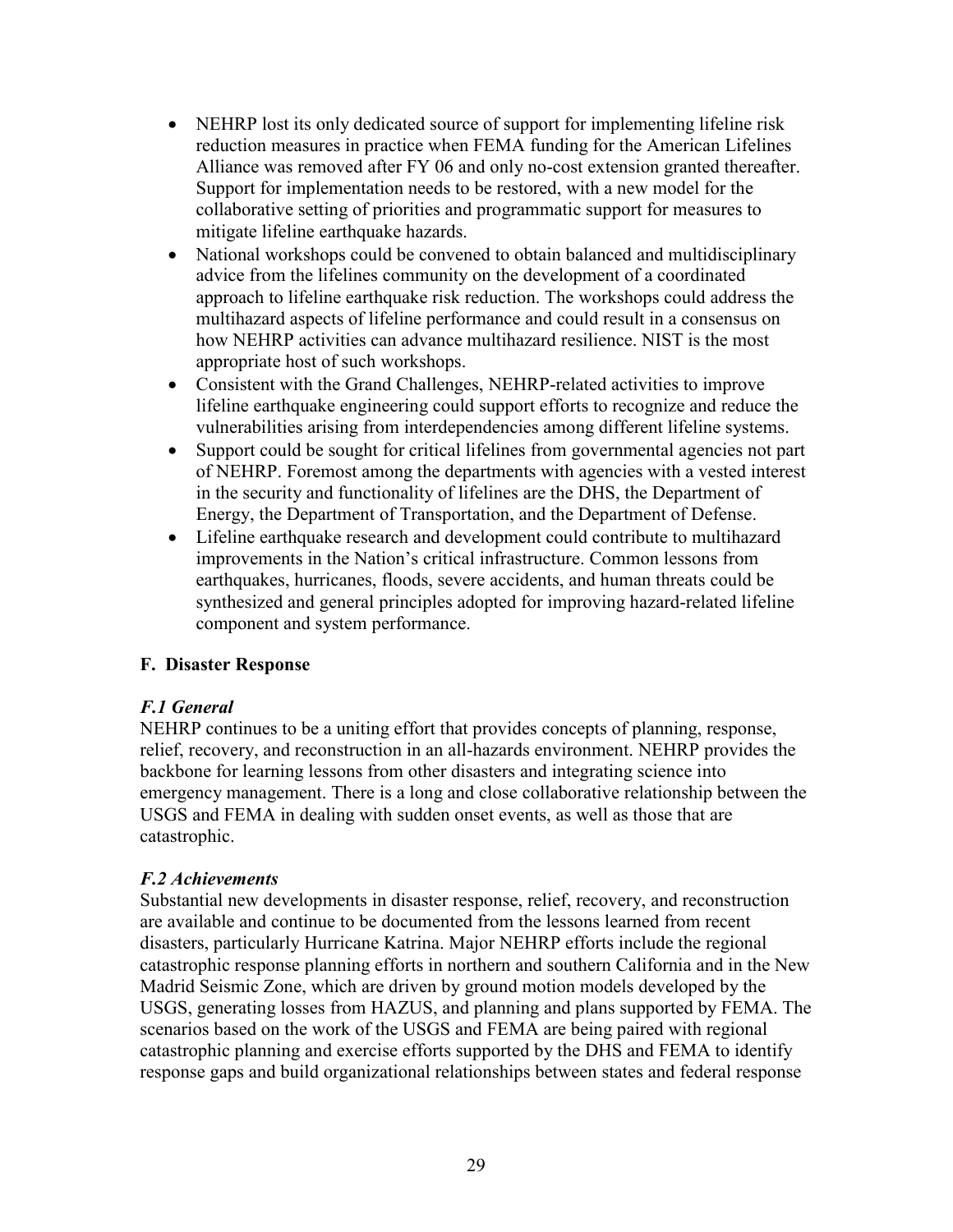capacity. Planning for response and recovery from extreme events such as earthquakes benefits many of the concepts and methodologies used to address other extreme loads. The multihazards demonstration project in southern California and the Golden Guardian earthquake response exercises undertaken in northern California and planned for southern California are noteworthy activities that will undoubtedly result in improved disaster response and recovery capabilities.

Additional achievements involve development and use of ShakeMap, ShakeCast, CISN Display, and other products affiliated with ANSS in alert and notification and response and recovery planning; the building code concepts of performance-based design; and the critical importance of nonstructural enhancements to build resiliency and reduce damage and losses, which have been influenced by seismic design. Technological developments related to earthquake early warning systems and the parallel assessment of the societal implications of such technology offer promise to assessment and communication of threats and risks to the public.

A critical element of NEHRP is the continuous gathering of knowledge and improvements to practice through the multidisciplinary Learning from Earthquakes (LFE) program. LFE provides the model for continuous improvement to engineering and emergency management practice that should be broadened to address the multihazard environment.

## F.3 Issues and Challenges

Additional work is required to enable effective implementation of planning for disaster response, relief, recovery, and reconstruction, including the following:

- Develop catastrophic and disaster planning scenarios in major urban areas prone to earthquakes based on ground motion mapping from the USGS.
- Enhance the HAZUS loss estimation tools developed by FEMA to address tsunami inundation (USGS, NSF, and the National Oceanic and Atmospheric Administration (NOAA)); enhance the building inventory data (FEMA); update fragility functions (NSF, NIST, FEMA); and fully integrate ShakeMap, ShakeCast into a fully automated loss estimation tool.
- Continue to support the assessment of the technological and societal factors related to earthquake early warning methodologies.
- Undertake research to better understand the vulnerability of communities, particularly the impacts of disasters on fragile populations and the roles of nongovernmental organization (NGO) service providers and volunteers (individuals, NGOs, and corporate sector) for post-disaster response, relief, and recovery.
- Continue the collaboration between USGS and NOAA in enhancing the regional seismic networks and coordinate timely tsunami warning with earthquake warnings in collaboration with the NOAA.
- Undertake comprehensive assessments of community relief, recovery, and reconstruction to inform and expedite post disaster recovery planning.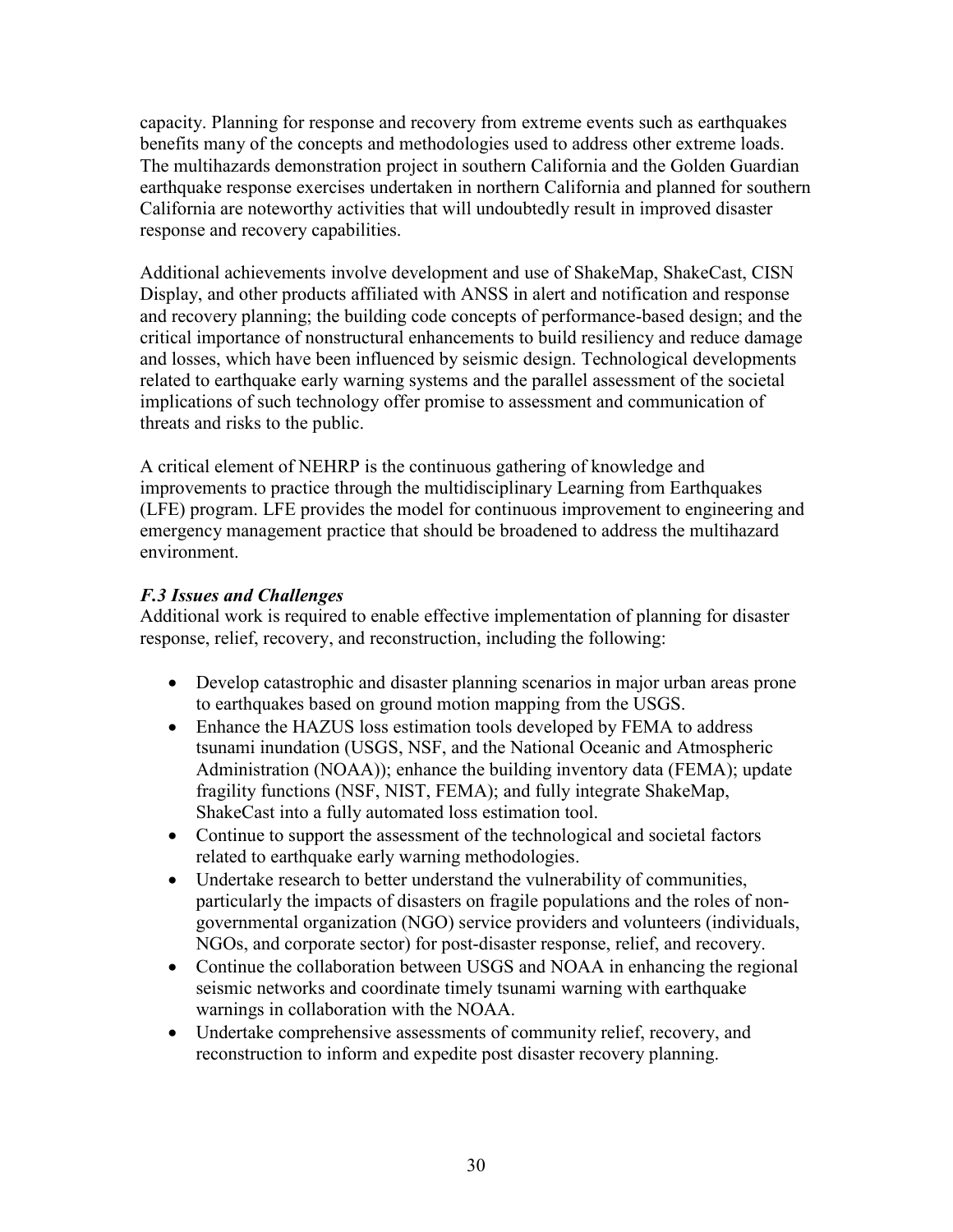• Continue the assessment of post-disaster housing by exploring innovative technologies for construction and integration of interim housing into community restoration, reconstruction, and social and economic recovery.